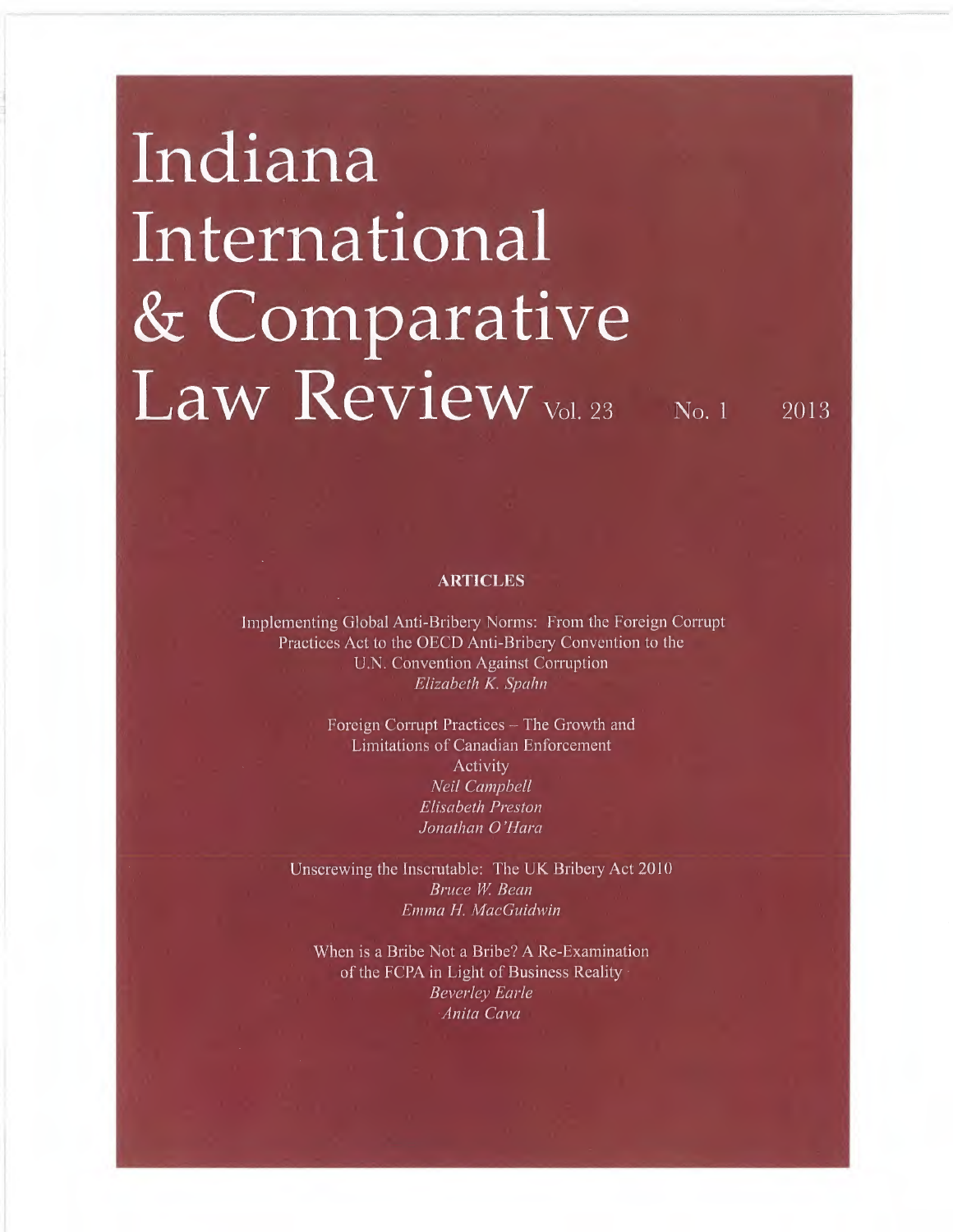## FOREIGN CORRUPT PRACTICES - THE GROWTH AND LIMITATIONS OF CANADIAN ENFORCEMENT ACTIVITY

## Neil Campbell, Elisabeth Preston & Jonathan O'Hara\*

#### INTRODUCTION

Canada's foreign corruption avoidance legislation is the Corruption of Foreign Public Officials Act ("CFPOA").' The CFPOA was enacted in 1999, more than two decades after the path-breaking US Foreign Corrupt Practices Act ("FCPA")<sup>2</sup> and over a decade before the United Kingdom brought into force the Bribery Act 2010 ("UK Bribery Act").<sup>3</sup> While Canadian enforcement activity initially was slow to materialize, it is now accelerating.

The CFPOA is deliberately similar in many ways to the US FCPA. This allows the many Canadian businesses with US operations (and vice versa) to have compatible cross-border compliance programs. However, two key limitations set the Canadian regime apart from its southern neighbor. The CFPOA does not assert jurisdiction over acts of corruption committed entirely outside of Canada, and the CFPOA appears not to apply to the non-profit sector. Aside from these two areas, the CFPOA is a robust regime which necessitates careful compliance activity by Canadian companies and individuals carrying on business abroad.

## DEVELOPMENT OF THE CANADIAN LEGISLATION

The CFPOA was enacted in response to the Organization for Economic Cooperation and Development's anti-bribery convention ("OECD Convention").4 Canada signed the OECD Convention in late 1997 and ratified it in late 1998.<sup>5</sup>

<sup>\*</sup> Neil Campbell is a partner in the Toronto office of McMillan LLP. Elisabeth Preston is a partner and Jonathan O'Hara is an associate in the Ottawa office of McMillan LLP.

<sup>1.</sup> Corruption of Foreign Public Officials Act, S.C. 1998, c. 34 (Can.) [hereinafter CFPOA].

<sup>2.</sup> Foreign Corrupt Practices Act of 1977, 15 U.S.C. §§ 78m, 78dd-1 et seq., 78ff (1998) [hereinafter FCPA].

<sup>3.</sup> Bribery Act 2010, 2010, c. 23 (U.K.) [hereinafter UK Bribery Act].

<sup>4.</sup> Organization for Economic Co-operation and Development, Convention on Combating Bribery of Foreign Public Officials in International Business Transactions, OECD DAFFE/IME/BR(97)20, Dec. 17, 1997, 337 I.L.M. 9 [hereinafter OECD Convention].

S. DEPARTMENT OF JUSTICE- CANADA, THE CORRUPTION OF FOREIGN PUBLIC OFFICIALS ACT: A GUIDE, 1-2 (May 1999), *available at http://www.justice.gc.ca/eng/dept-min/pub/* cfpoa-lcape/index.html [hereinafter DOJ Guide].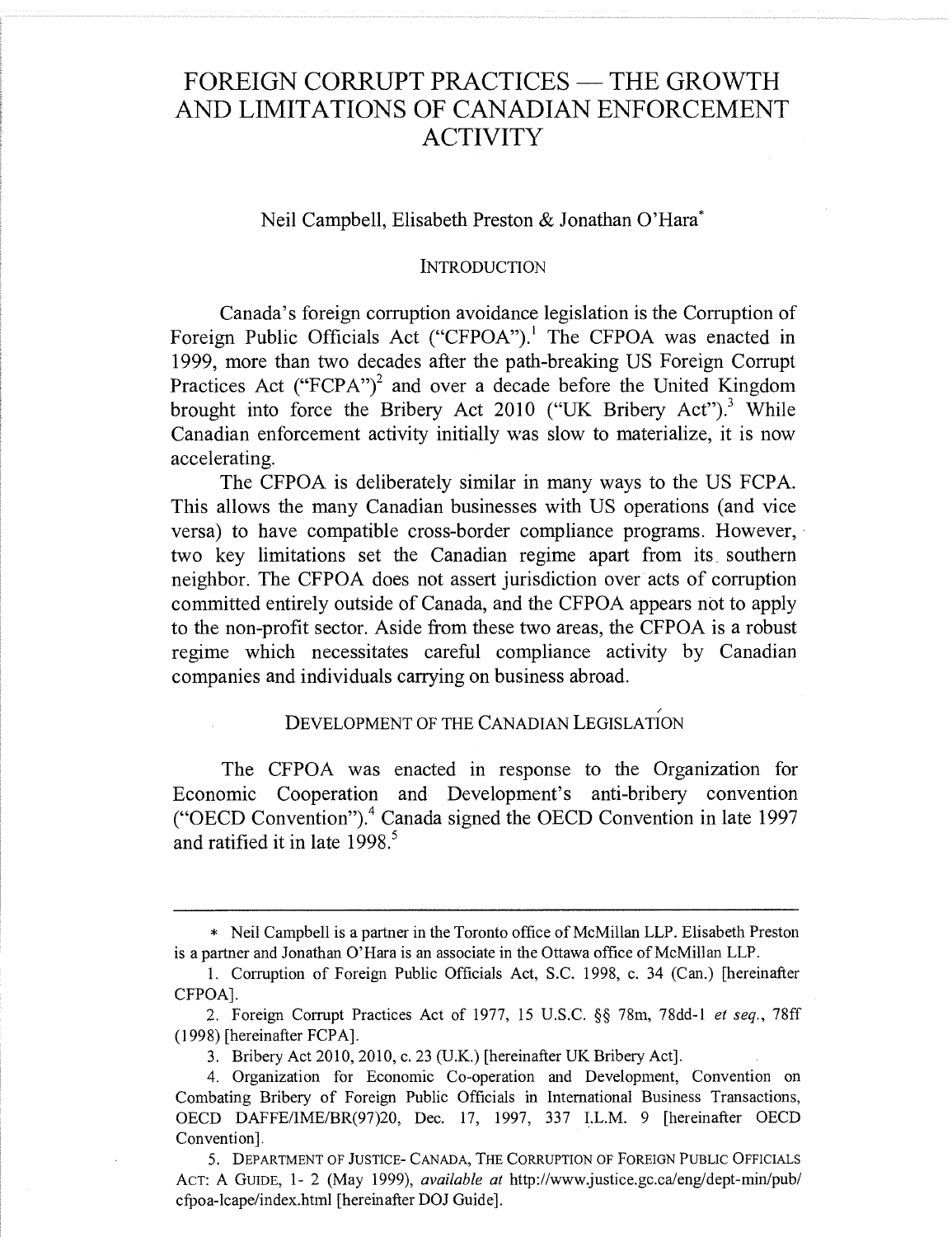Canada is also a party to the Inter-American Convention Against Corruption $6$  but did not sign it until mid-1999 and ratified it in mid-2000. Canada signed the United Nations Convention Against Corruption<sup>8</sup> in mid-2004 and ratified it in late  $2007<sup>9</sup>$  Canada did not make any changes to the CFPOA in order to comply with either of these two conventions, likely because these conventions generally are less onerous than the OECD Convention. Thus, the OECD Convention has been the primary international instrument driving Canada's foreign corruption avoidance regime.

#### OVERVIEW OF THE CFPOA REGIME

Consistent with the OECD Convention, the CFPOA seeks to curtail corrupt practices by Canadians and Canadian businesses operating abroad. More specifically, it focuses on acts of bribery or similar activities geared toward securing advantages in return for such activities. The core bribery offense in the CFPOA is prescribed in section 3 (which is very similar to both the FCPA and the OECD Convention):<sup>10</sup>

> 3 . (1) Every person commits an offence who, in order to obtain or retain an advantage in the course of business, directly or indirectly gives, offers or agrees to give or offer a loan, reward, advantage or benefit of any kind to a foreign public official or to any person for the benefit of a foreign public official

> > (a) as consideration for an act or omission by the official in connection with the performance of the official's duties or functions; or

> > (b) to induce the official to use his or her position to influence any acts or decisions of the foreign state or public international organization for which the official performs duties or functions.

<sup>6.</sup> Organization of American States, Inter-American Convention Against Corruption, Mar. 29, 1996, 35 I.L.M 724 [hereinafter Inter-American Convention].

<sup>7.</sup> Signatarres and Ratifications 8-58: Inter-American Convention Against Corruption, Organization of American States, http://www.oas.org/juridico/english/sigs/b-58.html (last visited Feb.  $5, 2013$ ).

<sup>8.</sup> United Nations Convention Against Corruption, G.A. Res. 58/4, Annex, U.N. Doc ,A/RES/58/4 (Oct. 31, 2003), available at http://unpanl.un.org/intradoc/groups/public/ documents/un/unpan038988.pdf [hereinafter UN Convention].

<sup>9.</sup> Signatory and Ratification Status for United Nations Convention against Corruption, UNITED NATIONS TREATY COLLECTION, http://treaties.un.org/Pages/ViewDetails.aspx?src=lND& mtdsg\_no=XVIII-14&chapter=18&lang=en (last visited Feb. 5, 2013).

<sup>10.</sup> Cf. FCPA, supra note 2,  $\S$  78dd-1(a)-2(a), 3(a); cf. OECD Convention, supra note 4, art. 1, ¶ 1.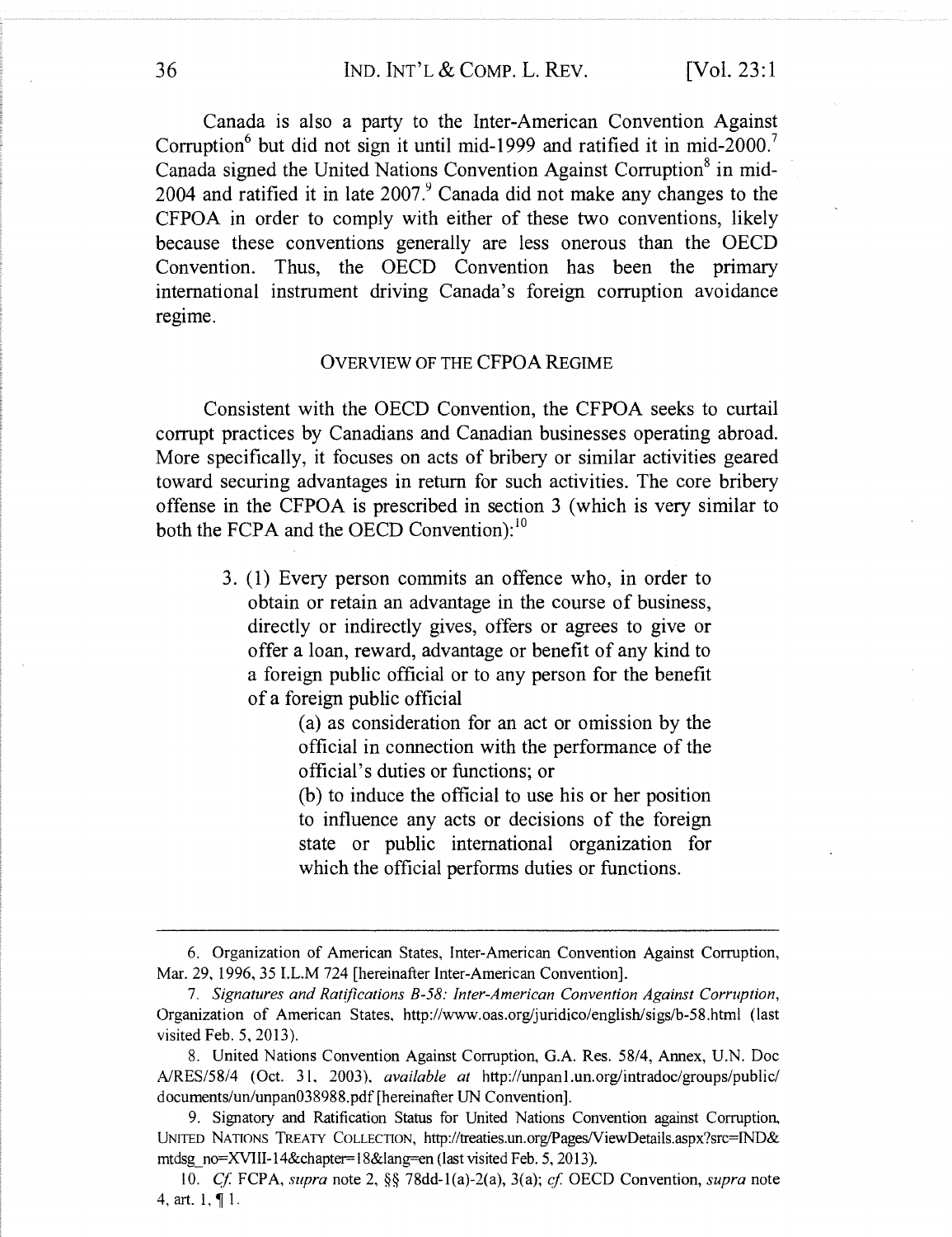(2) Every person who contravenes subsection (1) is guilty of an indictable offence and liable to imprisonment for a term not exceeding five years.<sup>11</sup>

While the CFPOA does not refer to monetary penalties, it does specify that bribery is an indictable offense rather than a summary conviction offense. The Criminal Code provides that, for indictable offenses where the offense provision does not specify a maximum, the fine for a convicted corporation is at the discretion of the Court.<sup>12</sup> This means that there is no maximum monetary penalty to the amount a corporation could be fined when convicted of the foreign bribery offense.<sup>13</sup>

#### ENFORCEMENT ACTIVITY

The history of prosecutions under the CFPOA is limited and recent. The federal government reported in 2011 that two prosecutions (both successful) have been completed to date.<sup>14</sup> Charges have been laid in a third case and Canada has approximately twenty additional foreign corruption investigations underway.15

#### The Hydro Kleen Case

In Canada's first prosecution under the CFPOA, Hydro Kleen Systems Inc. (Hydro Kleen) pleaded guilty to making various bribery payments to a senior US immigration inspector employed at the Calgary International Airport.<sup>16</sup>

The inspector, unbeknownst to his government employer, had set up a consulting business on the side.<sup>17</sup> In his capacity as a consultant, the inspector advised Hydro Kleen on the best ways for their employees to enter the United States on work visas by explaining what to say to immigration officials when asked, and drafting letters and documents required to enter the United States.<sup>18</sup> One of Hydro Kleen's competitors,

<sup>11.</sup> CFPOA, supra note 1, § 3.

<sup>]2.</sup> Criminal Code, R.S.C. 1985. c. C-46, §735(1)(a) (Can.) [hereinafter Criminal Code].

<sup>13.</sup> CFPOA, supra note 1.

<sup>14.</sup> Corporate Social Responsibility  $-$  Bribery and Corruption, The Twelfth Annual Report to Parliament, Foreign Affairs and International Trade Canada (Oct. 17, 2011) http://www.international.gc.ca/trade-agreements-accords-commerciaux/ds/ 12-report-

rapport.aspx?view=d [hereinafter 12th Report to Parliament]; See also Her Majesty the Queen v. Griffiths Energy International (2013), E-File No.:CCQ13GRIFFITHSENER, Action No. 130057425Q1, (Can. Alta. Q.B.).

I5. Id.

<sup>16.</sup> Id.

<sup>17.</sup> R. v. Watts, [2005] A.J. 568, para. 48 (Can. Alta. Q.B.).

<sup>18.</sup> *Id.* at paras. 56-57.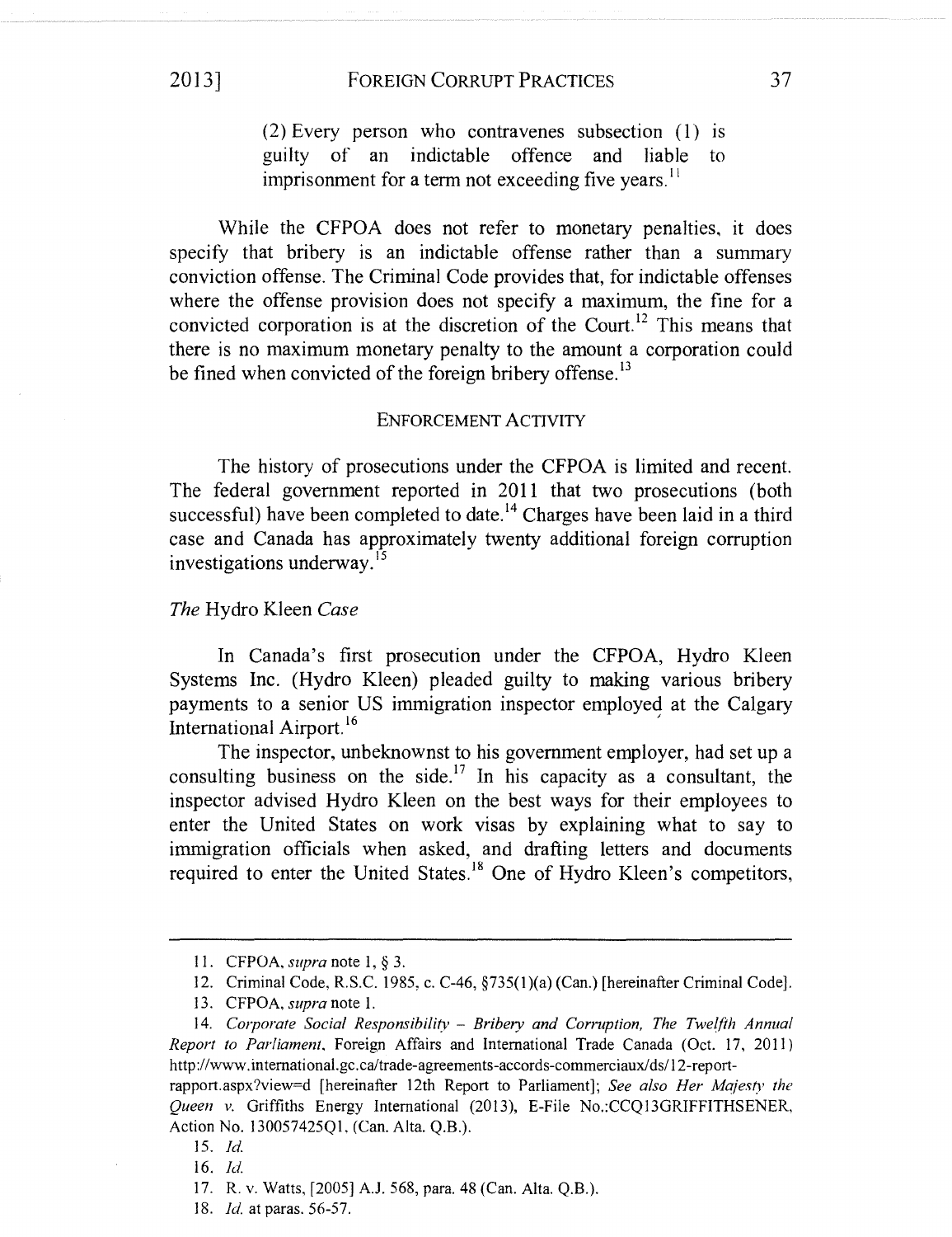which did not experience the same level of success in bringing its employees across the border, hired a private investigator who directly observed an incident where a manager at Hydro Kleen handed over an envelope to the US inspector in return for another envelope.<sup>19</sup>

A subsequent Royal Canadian Mounted Police ("RCMP") investigation led to charges against Hydro Kleen, its president, and an employee.<sup>20</sup> It was determined that Hydro Kleen had paid C\$28,300 in bribes.<sup>21</sup> Hydro Kleen pleaded guilty to one count of bribery, contrary to section  $3(1)(a)$  of the CFPOA.<sup>22</sup> The other charges were stayed. Hydro Kleen paid a fine of C\$25,000 (*i.e.* 88% of the improper payments).<sup>23</sup>

In the course of accepting the sentence recommended by the prosecution and defense counsel, Justice Sirrs highlighted the international implications of corrupt behavior:

> Where someone is dealing in international trade, especially with the United States, who is our closest and most important trading partner, matters that involve corruption that might interfere with trade are of much importance to Alberta.  $\ldots$  [It is important] that trade with the United States be seen to be honest and of high ethical standards in order to avoid further complications that affect people that maybe are not even in the oil industry, because of the fact of our reputations gained concerning the business practices of Albertans.<sup>24</sup>

Justice Sirrs also described the fine as "significant" and accepted it after noting that a guilty plea was entered and responsibility was accepted,  $2<sup>5</sup>$ both of which are mitigating factors in sentencing for criminal offenses given the sentencing objectives in the Criminal Code.<sup>26</sup>

It is ironic that the country whose official was involved in Canada's first conviction is Canada's largest trading partner and the jurisdiction which has led the development of foreign corrupt practices enforcement. In rankings published by Transparency International, a non-profit organization

<sup>19.</sup> David Elzinga, A Steep Price, CA MAGAZINE, (Nov. 2010). available at http://www.camagazine.com/archives/print-edition/2010/nov/regulars/camagazine43455.aspx.

 $20.$  Id.

<sup>21.</sup> R. v. Watts, at para. 20.

<sup>22.</sup> *Id.* at paras. 20-21.

<sup>23. 12</sup>th Report to Parliament, supra note 14. The US inspector was convicted of accepting secret commissions contrary to section  $426(1)(a)(ii)$  of the Criminal Code and was sentenced to six months in prison and then deported to the United States. Id.

<sup>?4.</sup> R. v. Watts, at paras. 181-82.

<sup>25.</sup> See id. at paras. 184, 188.

<sup>26.</sup> Criminal Code, *supra* note 12, at 718(f).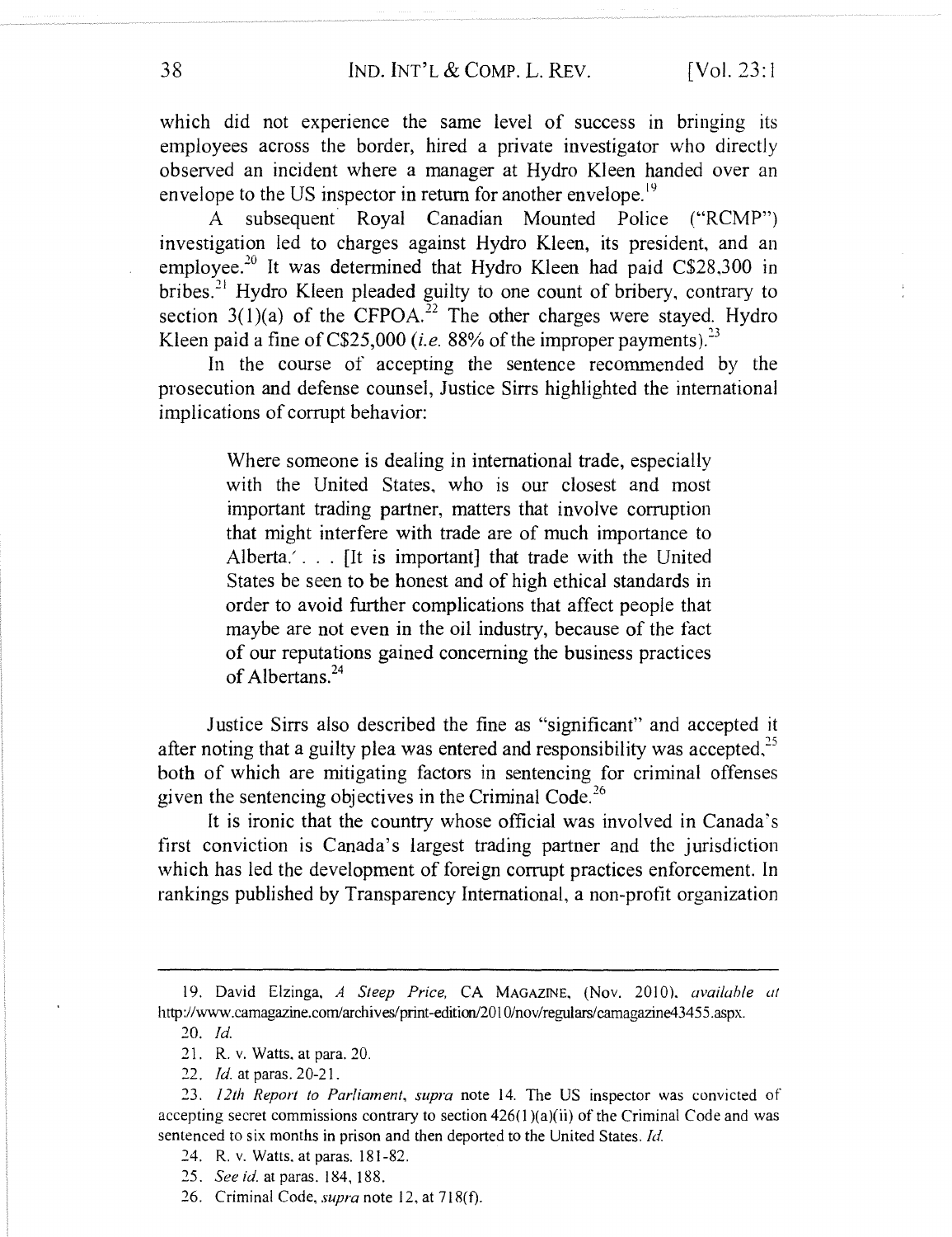that seeks to reduce corruption, the United States is ranked 19th with a score of  $73.^{27}$  Canada, in comparison, is currently ranked 9th with a score of  $84.^{28}$ 

## The Niko Resources Case

The second prosecution under the CFPOA was also resolved with a guilty plea. The magnitude of the bribe was somewhat larger, but the penalty was much more substantial.

In 2005, an explosion at a gas field in Bangladesh owned by Niko Resource (Niko) caused local villagers to call for compensation.<sup>29</sup> In order to minimize the amount ordered for compensation, two Niko representatives delivered a C\$190,000 Toyota Land Cruiser to Energy Minister A.K.M. Mosharraf Hossain, the official largely responsible for handling the matter in the Bangladesh government.<sup>30</sup>

After a lengthy investigation, the RCMP laid charges and Niko agreed to plead guilty.<sup>31</sup> The prosecutor and Niko's counsel recommended that the court impose a total fine of C\$9,499,000 (5,000% of the value of the bribe), which was accepted as an appropriate sentence.<sup>32</sup> Niko was also given probationary terms for three years.<sup>33</sup>

At the sentencing hearing, Justice Brooker remarked upon the seriousness of the behavior from a public perspective saying bribery "tarnishes the reputation of Alberta and of Canada [and] ... is an embarrassment to all Canadians.  $\therefore$  [T]he fact that a Calgaryheadquartered oil and gas company has bribed a foreign government official is a dark stain on Calgary's proud reputation as the energy capital of Canada."34

In addition, the prosecutors submitted cases under the US FCPA as sentencing precedents, and these were given consideration by the Court.<sup>35</sup>

<sup>27.</sup> TRANSPARENCY INT'L, CORRUPTION PERCEPTIONS INDEX 2012 2, 3 (2012} (noting the lowest ranking is 174th, occupied by Somalia, North Korea, and Afghanistan, each with a score of 8), available at http://www.transparency.org/cpi2012/results [hereinafter TI CORRUPTION INDEX].

<sup>28.</sup> Id.

<sup>29.</sup> JOHN W. BOSCARIOL, A DEEPER DIVE INTO CANADA'S FIRST SIGNIFICANT FOREIGN BRIBERY CASE: NIKO RESOURCES, (McCarthy Tetrault LLP Publications, Nov. 2011), available at http://www.mccarthy.ca/article\_detail.aspx?id=5640.

<sup>30. 12</sup>th Report to Parliament, supra note 14, at 5. Bangladesh has a TI Corruption Index rating of 26, resulting in a rank of 144th. TI Corruption Index, supra note 27.

<sup>31.</sup> R. v. Niko Resources Ltd. (2011), E-File No.: CCQI 1NIKORESOURCES, ¶¶ 64-66 (Can. Alta. Q.B.).

<sup>32.</sup> BOSCARIOL, *supra* note 29, at 4.

<sup>33.</sup> R. v. Niko Resources Ltd. (2011) ¶ 64.

<sup>34.</sup> BOSCARIOL, *supra* note 29, at 4.

<sup>35.</sup> Id.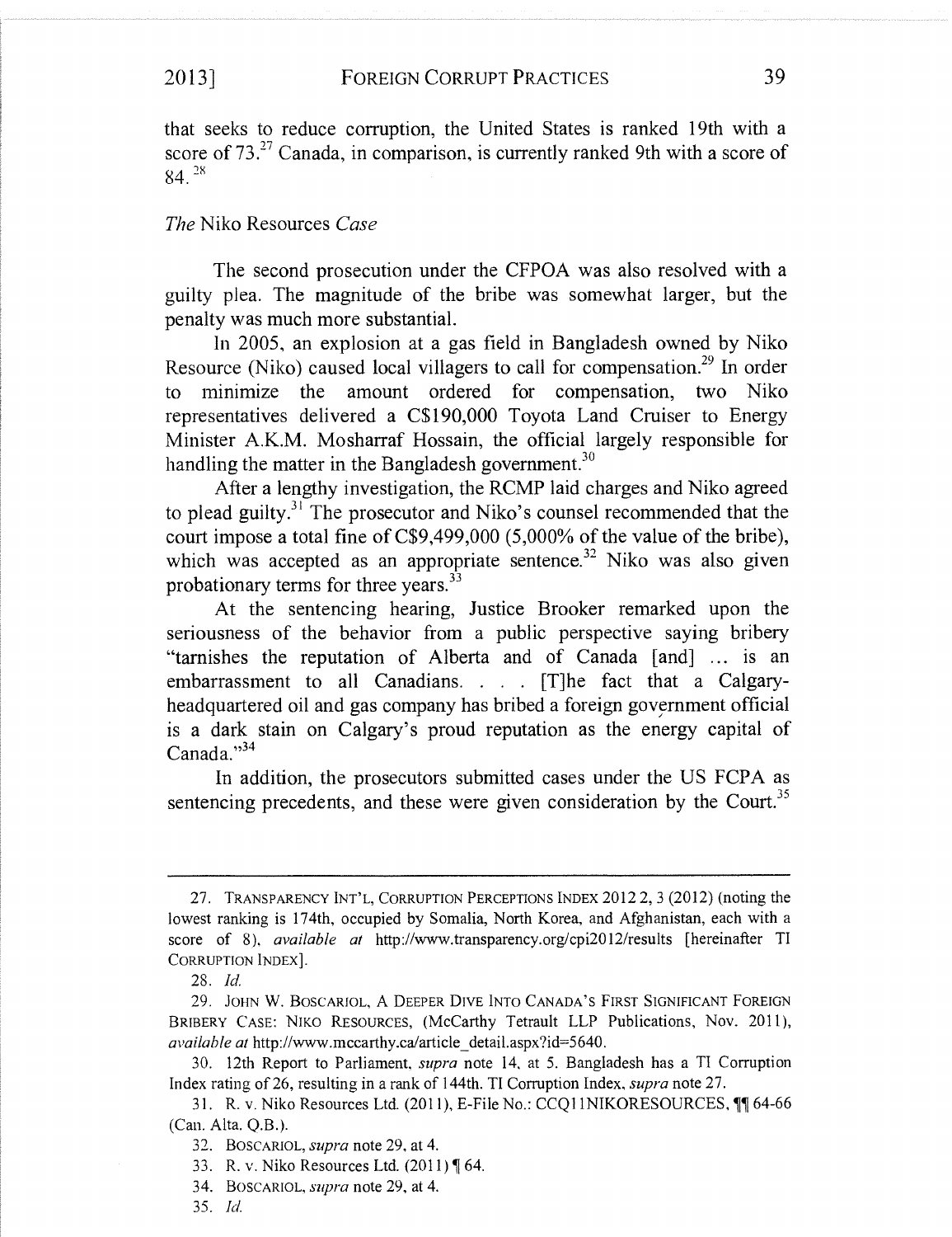While Canada had received criticism about weak enforcement activity, the Niko case sends a clear signal that the Canadian authorities are prepared to bring proceedings and obtain meaningful penalties.

#### The Karigar Case

The Canadian authorities have charged Nazir Karigar under the CFPOA in respect of his efforts to obtain a security equipment contract with Air India worth C\$100,000,000 in 2005.<sup>36</sup> Karigar allegedly gave C\$250,000 to a political associate of the Indian Civil Aviation Minister, Praful Patel. $37$  Air India eventually backed out of its plans to buy the equipment. Mr. Patel has denied any wrongdoing, as has Mr. Karigar.<sup>38</sup>

A high-profile prosecution is currently in progress. At this stage only limited details are publicly available based on recent media reports.<sup>39</sup> The preliminary hearing took place in September 2012 40 Karigar is defending in part on the basis of a jurisdictional argument.<sup>41</sup> The case can be expected to generate important jurisprudence on this point and potentially on the application of the CFPOA to individuals, including the approach to penalties.

#### Investigations Related to SNC-Lavalin

The Canadian authorities usually keep CFPOA investigations confidential until charges are laid. However, targets may make disclosures related to investigations in order to comply with securities law requirements. For example, in September 2011, SNC-Lavalin confirmed media reports that it was the subject of a CFPOA investigation related to a US\$1,200,000,000 World Bank bridge project in Bangladesh.<sup>42</sup> Recent

42. See Press Release, SNGLavalin, Clarification on the RCMP Investigation (Sept. 6, 2011), available at http://www.snclavalin.com/news.php?lang=en&id=1527&action=press release details&paging=1&current %E2%80%A6; see also Andrea Shalal-Esa & Tim Ahmann, Canadian Authorities Probing Employees of SIVCLavalin

<sup>36.</sup> Greg McArthur et al., Canadian Accused of Bribing Cabinet Minister in India Is a Test Case for Canada's Foreign Anti-Corruption Law, THE GLOBE AND MAIL (Sept. 6, 2012), http://m.theglobeandmail.com/news/politics/canadian-accused-of-bribing-cabinetminister-in-india/article2323342/.

<sup>37.</sup> Id. (India has a TI Corruption Index rating of 36, resulting in a rank of 94th. TI Corruption Index, *supra* note 27, at 7.)

<sup>38.</sup> McArthur, supra note 36.

<sup>39.</sup> Id.

<sup>40.</sup> Id.

<sup>41.</sup> Id. Closing arguments are expected to begin in March 2013. See DAVID MARTIN & CASEY LEGGET, FOREIGN CORRUPT PRACTICES:ISSUES AND DEVELOPMENTS 1N THE CANADIAN CONTEXT (2013), available at http://martinandassociates.ca/wp-content/uploads/ 013/02/Foreign-Comzpt-Practice-Issues-and-Developments-in-the-Canadian-Context.pdf.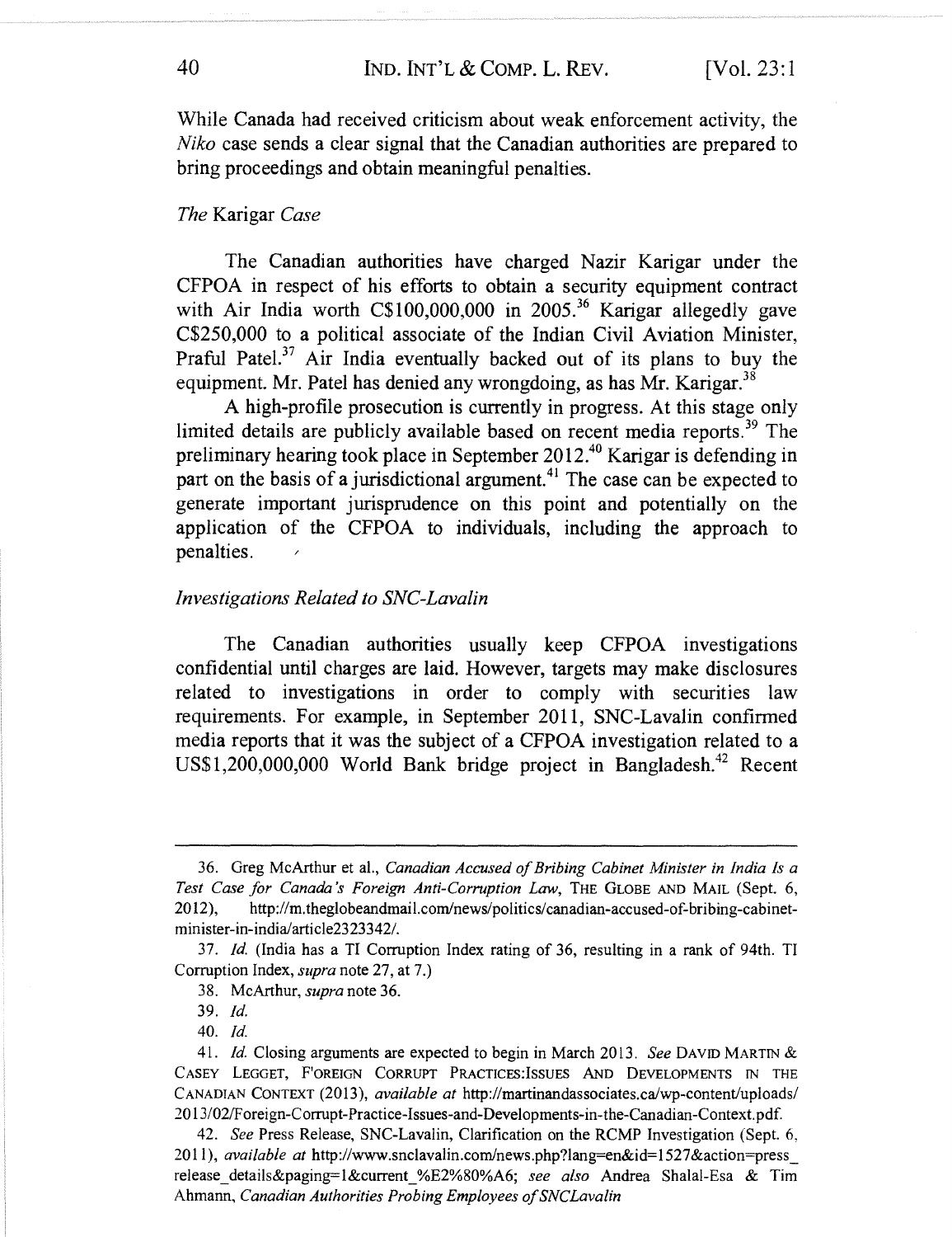media reports indicated two new developments: that RCMP investigators would arrive in Bangladesh sometime in late June 2012 to share and collect more information from the anti-corruption commission in Bangladesh, $^{43}$ and that two former SNC-Lavalin executives would be tried on corruption charges in 2013.<sup>44</sup>

There is also a separate investigation of SNC-Lavalin by authorities in India in relation to alleged bribery involving the Power Minister and other officials in India's Kerala state in 1997, but this appears to pre-date the enactment of the CFPOA and there has not been any confirmation of a parallel Canadian investigation.<sup>45</sup> More recently, in February 2012, SNC-Lavalin disclosed that it was conducting an internal investigation into C\$35,000,000 of unexplained payments, but the company has not confirmed whether this involves potential foreign corruption issues and/or the company's widely-publicized relationship with the son of former Libyan leader, Moammar Gadhafi.<sup>46</sup> By June 2012, the unexplained amount had risen to C\$56,000,000.<sup>47</sup> Although a shareholder suit was filed in May, two former employees whom the company blames for the missing millions could not be served: Riadh Ben Aissa (jailed in Switzerland) and Stephane Roy (not locatable). $48$ 

Group (Sept. 2, 2011), http://www.reuters.com/article/2011/09/03/us-worldbank-canadaidUSTRE78206C20110903.

43. The Canadian Press, SNC-Lavalin Accused of Offering Bribes to Six Bangladeshi Officials: Report (June 21, 2012), available at retasite.files.wordpress.com/2012/06/retacanadian-press-art-june-21-2012.pdf.

44. The Canadian Press, Ex-SNC Lavalin Executives to Face Corruption Charge in Court Next Year, FINANCIAL POST, (June 25, 2012), http://business.financialpost.com/ 2012/06/25/ex-snc-lavalin-executives-to-face-corruption-charge-in-court-next-yearl. The preliminary hearing for the two executives, Ramesh Shah, former VP, and Mohammad Ismail, former director of international projects, is set for Apri18-19, 2013. Id.

45. See SNC-Lavalin Deny Bribing Kerala Politicians, THE NEW INDIAN EXPRESS, (June 12, 2009), http://newindianexpress.com/states/kerala/article106707.ece.

46. See Press Release, SNC—Lavalin, SNC—Lavalin Provides Update on Announcement of 2011 Financial Results and Impact on 2011 Outlook (Feb. 28, 2012), www.snclavalin.com/news.php?lang=en&id=1685&action=press\_release\_details&paging=l &start=26; see also Paul Waldie, SNC-Lavalin Probes Mystery Payments GLOBE & MAIL, (Feb. 28, 2012), http://www.theglobeandmail.com/globe-investor/snc-lavalin-probes-mysterypayments/article533489/.

47. Stewart Bell & Adrian Humphreys, Lawsuit against Former SNC-Lavalin Execartives Linked to Gaddafi Escape Plot Can Continue: Judge, NATIONAL POST, (June 28 2012), http://news.nationalpost.com/2012/06/28/lawsuit-against-former-snc-lavalin-executives-1inked-to-gaddafi-escape-plot-can-continue-judge/.

48. Id. Two former executives allegedly were also responsible for awarding a contract to Cynthia Vanier, who was subsequently arrested in Mexico for allegedly trying to smuggle Gaddafi's son Saadi to Mexico. Id. On July 17, 2012, the Canada Border Services Agency said it was taking steps to deport an Australian private security contractor, Gary Peters, who had ties to Gadhafi and Ms. Vanier. Mr. Peters has told reporters that he helped members of the Gaddafi family escape Libya, and his testimony forms part of the evidence against Ms. Vanier. See also Security Contractor with Gaddafi Ties to Face Deportation Hearing,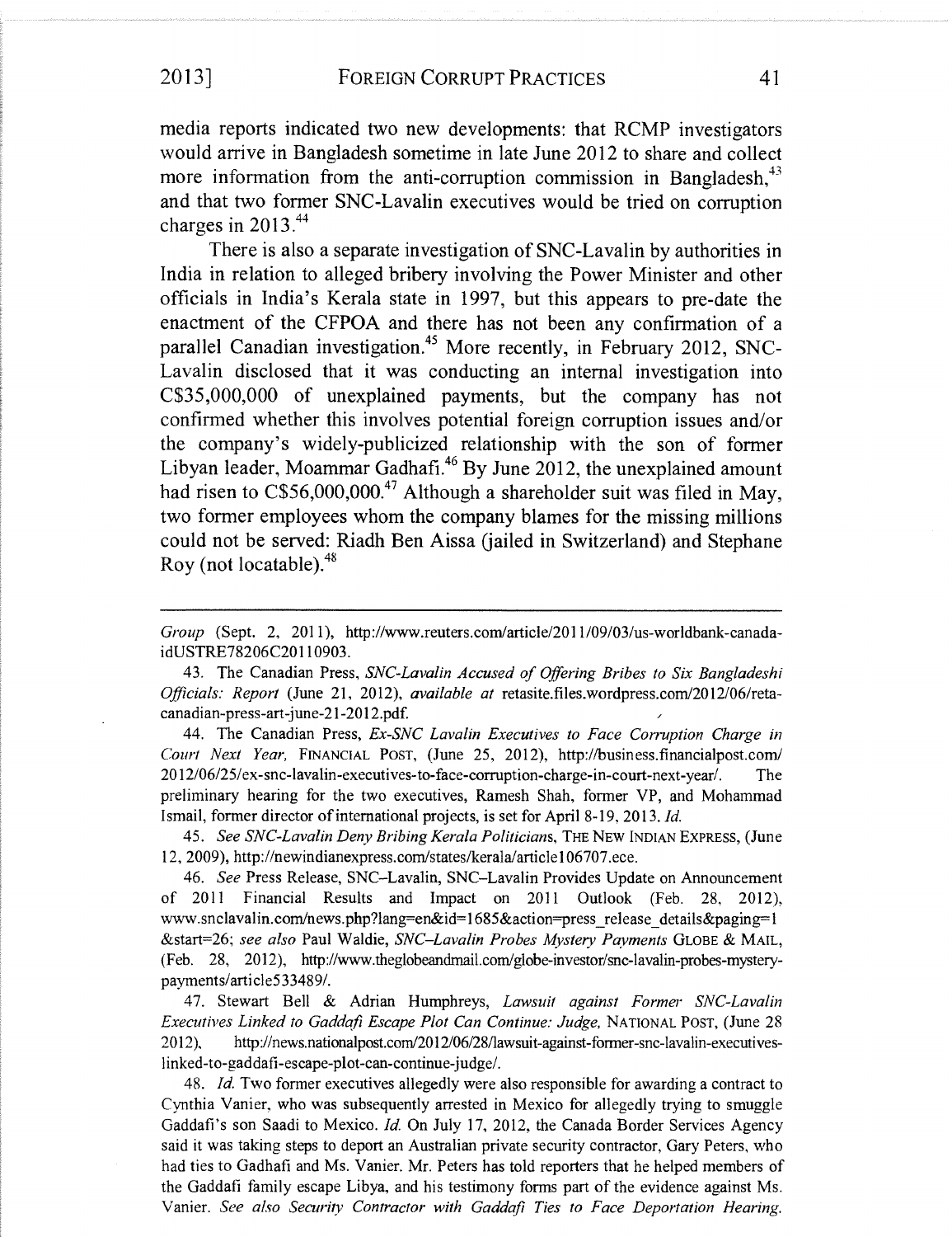## Future Enforcement Activity

We expect that there will be an increasing flow of prosecutions under the CFPOA. In part, this is a reflection of the existing pipeline of investigations and the profile of the *Karigar* and SNC-Lavalin matters.<sup> $+9$ </sup> More generally, there is regular media and public sensitivity about corporate wrongdoing. While controversial proposals to make Canadian companies subject to domestic review in respect to their overseas environmental and human rights practices were not enacted in the prior Parliament,<sup>50</sup> the present Conservative Government has passed legislation requiring minimum mandatory sentencing for fraud over  $C$1,000,000$ , $^{51}$ and it used the Parliamentary majority it obtained in 2011 to push through "tough on crime" reforms<sup>52</sup> which include mandatory jail time for some white collar as well as other crimes, when a custodial sentence is imposed.<sup>53</sup>

Canada's international policy interests point in the same direction. For example, the Canadian Government is seeking to expand trade and investment links with China (including a bilateral investment treaty awaiting ratification<sup>54</sup>), India (including a bilateral trade agreement awaiting ratification<sup>55</sup> and free trade agreement negotiations<sup>56</sup>), Asia more generally (e.g. joining the Trans-Pacific Partnership negotiations<sup>57</sup>), and Europe (free

50. See generally Canada, Bill C-300, An Act Respecting Corporate Accountability for the Activities of Mining, Oil or Gas in Developing Countries, 2nd Session, 40th Parliament, 57-5\$ Elizabeth II, 2009 (first reading Feb. 9, 2009).

51. Standing up for Victims of White Collar Crime Act, S.C. 2011, c. 6, s. 2 (Can.) (amending s. 380 of the Criminal Code). The Ontario Court of Appeal has also recently issued an important decision which signals that substantial prison terms are normally appropriate in commercial fraud cases. See R. v. Drabinsky (2011), 2011 O.A.C. 582, at paras. 157-60 {Can. Ont. C.A.).

52. See generally An Act to Enact the Justice for Victims of Terrorism Act and to Amend the State Immunity Act, the Criminal Code, the Controlled Drugs and Substances Act, the Corrections and Conditional Release Act, the Youth Criminal Justice Act, the Immigration and Refugee Protection Act and Other Acts, S.C. 2011-2012, c. 10 (Can.).

53.  $Id.$ 

54. See Background on the Canada-China Foreign Investment Promotion and Protection Agreement Negotiations (FIPA), FOREIGN AFFAIRS AND INTERNATIONAL TRADE CANADA, http://www.international.gc.ca/trade-agreements-accords-commerciaux/agr-acc/ fipa-apie/china-chine.aspx?lang=eng&view=d (last modified Nov. 30, 2012).

55. See Canada-India Foreign Investment Promotion and Protection Agreement (FIPA) Negotiations, FOREIGN AFFAIRS AND INTERNATIONAL TRADE CANADA, http://www.international.gc.ca/trade-agreements-accords-commerciaux/agr-acc/fipa-apie/ indiainde.aspx?lang=eng&view=d (last modified Nov. 7, 2012).

56. See Canada-India Free Trade Agreement Negotiations, FOREIGN AFFAIRS AND [NTERNATIC)NAL TRADE CANADA, http://www.international.gc.ea/trade-agreements-accordscommerciaux/agr-acc/india-inde.aspx?view=d (last modified Dec. 18, 2012).

57. See, e.g. Minister Fast Highlights Prosperity-Generating Benefits of Canada's

NATIONAL PosT (July 17, 2012), http://news.nationalpost.com/2012/07/17/security-contractorwith-gaddafi-ties-to-face-deportation-hearing/.

<sup>49.</sup> See generally 12th Report to Parliament, supra note 14.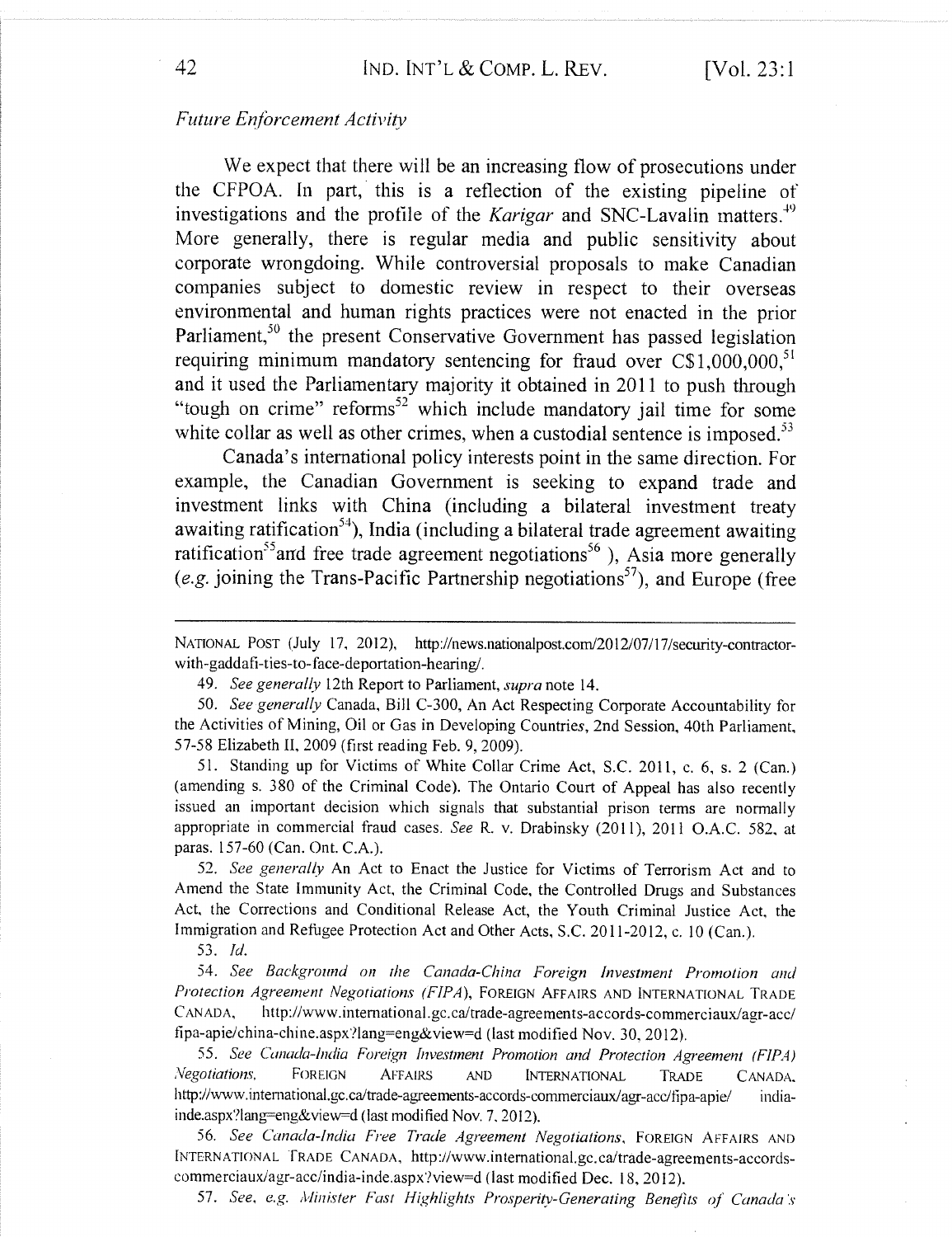## 2013] FOREIGN CORRUPT PRACTICES 43

trade agreement negotiations<sup>58</sup>). We expect that Canada's level of commitment to foreign corrupt practices enforcement is likely to be of increasing interest to OECD members and other countries whose companies will be competing for business opportunities with Canadian multinationals.

The importance of foreign corrupt practices enforcement is receiving widespread visibility through record-breaking US fines against companies such as Siemens (US\$800,000,000), Halliburton/KBR (US\$57,000,000), BAE Systems (US\$400,000,000), and others.<sup>59</sup> The vigorous UK Bribery Act 2010, which covers facilitating payments<sup>60</sup> (that are subject to exceptions in the CFPOA,<sup>61</sup> FCPA<sup>62</sup> and OECD Convention<sup>63</sup>) and which, under many circumstances, applies to the activities of non-UK affiliates. $^{64}$ has further heightened the attention on foreign corrupt practices. These developments can be expected to provide incentives to the Canadian Government to demonstrate that the CFPOA is being enforced diligently. However, there are two areas where the scope of Canadian law has important gaps.

#### THE LIMITED JURISDICTIONAL BASIS OF THE CFPOA

Foreign corrupt practices inherently involve cross-border activity. There are two main bases for countries to establish jurisdiction over offenses in this area: territoriality and nationality. As a general matter,

58. Canada-EU Trade Agreements, Opening New Markets in Europe. FOREIGN AFFAIRS AND INTERNATIONAL TRADE CANADA; http://www.international.gc.ca/trade-agreementsaccords-commerciaux/agr-acc/eu-ue/can-eu.aspx?view=d (last modified Jan. 15, 2013).

59. See, e.g. Joe Palazzolo, Another US Company Bumped off FCPA Top 10 List, WALL ST. J. BLOG (Apr. 6, 2011, 4:37 PM) http://blogs.wsj.com/corruption-currents/2011/ 04/06/another-us-company-bumped-off-fcpa-top-l0-list/. It should be noted that US pleas may cover securities law or other violations in addition to FCPA offenses.

60. UNITED KINGDOM MINISTRY OF JUSTICE, THE BRIBERY ACT  $2010 -$  GUIDANCE ABOUT PROCEDURES WHICH RELEVANT COMMERCIAL ORGANIZATIONS CAN PUT INTU PLACE TO PREVENT PERSONS ASSOCIATED WITH THEM FROM BRIBING (2010), at paras. 44-45, *available* at http://www.justice.gov.uk/downloads/guidance/making-reviewing-law/bribery-act-2010guidance,pdf.

61. CFPOA, *supra* note 1,  $\S3(4)$ .

62. See generally FCPA, supra note 2.

64. See generally UK Bribery Act, supra note 3,  $\S$  6 (the UK Bribery Act broadly defines "associated person").

Inclusion in Trans-Pacific Partnership Talks, FOREIGN AFFAIRS AND INTERNATIONAL TRADE CANADA, http://www.international.gc.ca/media\_commerce/comm/news-communiques/2012/ 05/03a.aspx?lang=eng&view=d (last modified May 4, 2012); e.g., Trans-Pacific Partners Invite Canada to the Table, Canada to Join Trade Talks with Asia-Pacific Nations, CBC News, http://www.ebc.ea/news/politics/story/2012/06/19/pol-g20-harper-obama-tpp-mexico.html (last updated June 19, 2012, 1:37 PM ET).

<sup>63.</sup> Organization for Economic Co-operation and Development (OECD), Commentaries on the Convention on Combating Bribery of Foreign Public Officials in International Business Transactions, at para. 9 (1997) (adopted by the Negotiating Conference on Nov. 21, 1997).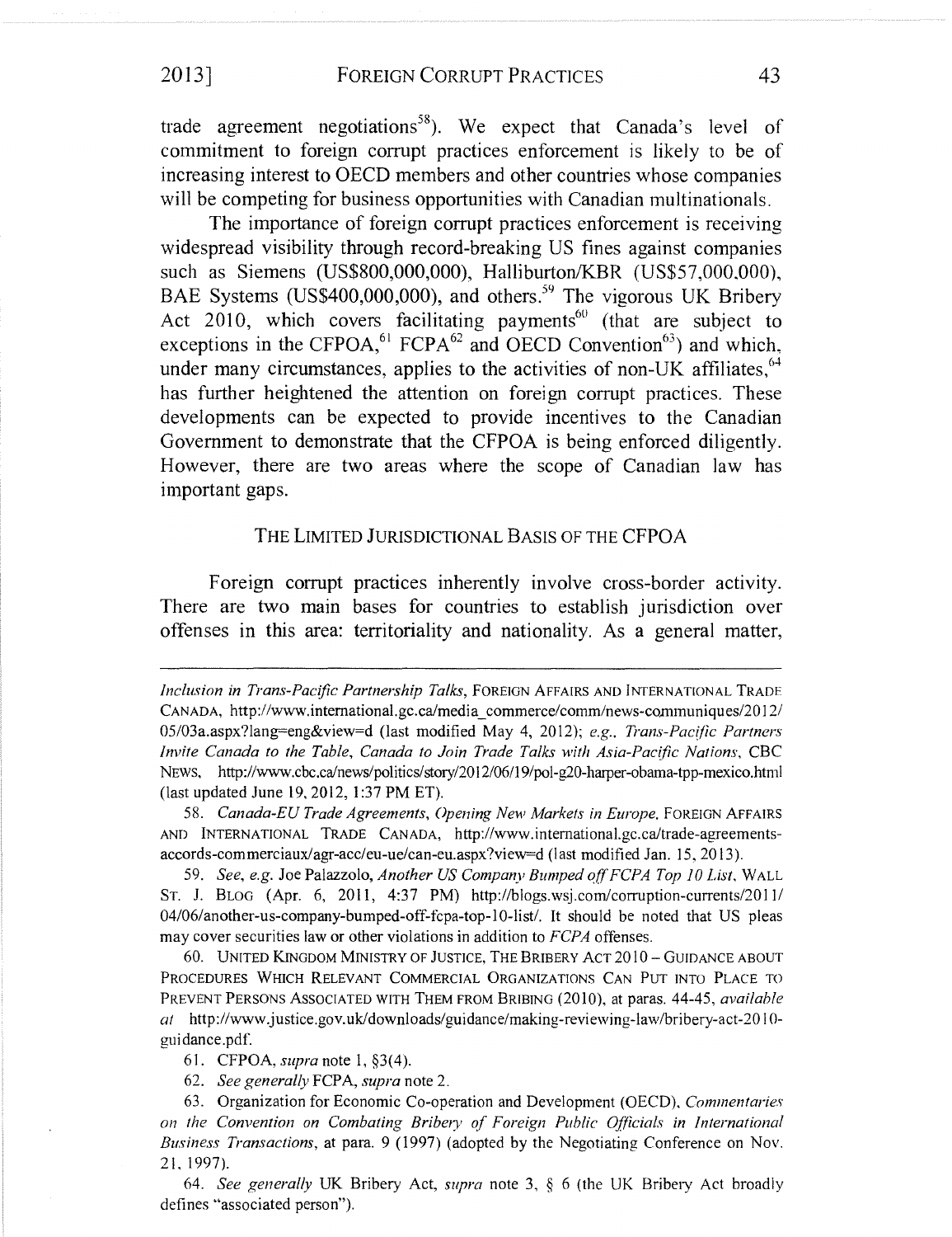common law countries including Canada, $65$  tend to use the territoriality principle as a primary basis for jurisdiction<sup>66</sup> in most areas of law.<sup>67</sup> In contrast, civil law countries are much more likely to apply their laws to acts of their nationals which occur outside their borders.<sup>68</sup>

Canada only asserts jurisdiction over foreign corruption offenses on the basis of territoriality – *i.e.* conduct which occurs in whole or in part within Canadian borders.<sup>69</sup> Unlike many other jurisdictions, it does not assert jurisdiction over Canadian nationals when they are acting entirely outside Canada.<sup>70</sup>

In contrast, the FCPA asserts jurisdiction over "domestic concerns", which include but are not limited to US nationals acting outside the country:

(1) The term "domestic concern" means--

(A) any individual who is a citizen, national, or resident of the United States; and

(B) any corporation, partnership, association, jointstock company, business trust, unincorporated organization, or sole proprietorship which has its principal place of business in the United States, or which is organized under the laws of a State of the United States or a territory, possession, or commonwealth of the United States.<sup>71</sup>

67. See, e.g. CEDRIC RYNGAERT, JURISDICTION IN INTERNATIONAL LAW 42 — 84 (2008 ). 68. Id.

<sup>65.</sup> Canada is predominantly a common law jurisdiction, except for the province of Quebec, whose local laws are based on a civil law system. See Canada's System of Justice: Where Our Lega! System Comes from, DEPT OF JUSTICE, http://www.justice.gc.ca/eng/deptmin/pub/just/03.html (last modified Mar. 8, 2012).

<sup>66.</sup> In this context, jurisdiction refers to the legal competence to make laws governing a particular topic, commonly known as "prescriptive jurisdiction"; this is distinguished from "enforcement jurisdiction"—the circumstances under which a state has the legal competence to enforce its laws against an individual or an entity. See generally JOHN CURRIE, PUBLIC INTERNATIONAL LAW 332-352 (2d ed. 2008). See also an early articulation of the differences between these two aspects of jurisdiction in The Case of the SS "Lotus" (Fr. v. Turk.) (1927), P.C.I.J. (Ser. A) No. 10, paras. 45-46, available at http://www.worldcourts.com/ pcij/eng/decisions/ 1927.09.07\_lotus.htm.

<sup>69.</sup> See, e.g. A. Timothy Martin, Canadian Law on Corruption of Foreign Public

Officials, 10 NAT'L J. CONST. L. 189, 193 (1999). 70. There are other principles under which states may claim jurisdiction in respect of international matters such as where a state's nationals are injured or where the state's

interests are affected. These other principles will not be addressed in this paper because they have not generally been applied as a basis for asserting jurisdiction over foreign corruption offenses.

<sup>71.</sup> FCPA, *supra* note 2, § 78dd-2(h).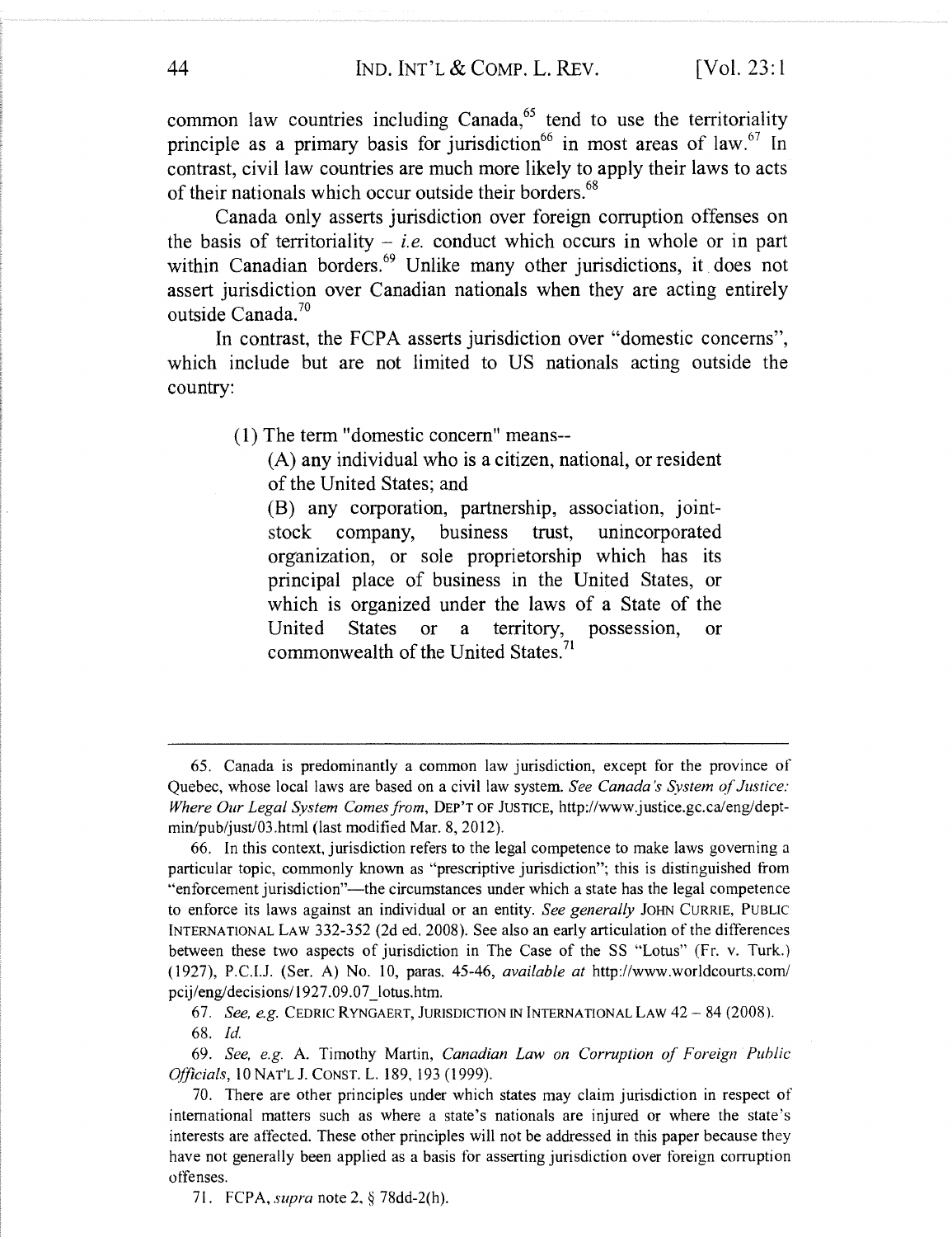Similarly, the United Kingdom asserts jurisdiction over bribery offenses committed by its nationals occurring outside UK territory. Sections 12(2) and (3) of the UK Bribery Act together stipulate that if a bribery offense occurs outside of the United Kingdom, and the person has a close connection with the United Kingdom, then proceedings can be commenced in any part of the United Kingdom.<sup>72</sup> "Close connection" is defined as a British citizen, a body incorporated under the law of any part of the United Kingdom, or various other analogous situations.<sup>73</sup>

## Canada's liberal approach to jurisdiction on a territorial basis

The primary basis for Canada's approach to criminal law jurisdiction generally is the "territorial principle."<sup>74</sup> This stems from the notion that a state has sovereign jurisdiction over all matters occurring within its borders. Canada's general preference for the territorial approach is demonstrated in two statutes. First, Canada's federal Interpretation Act states that: "Every enactment applies to the whole of Canada, unless a contrary intention is expressed in the enactment."<sup>75</sup> Second, and more specifically applicable to the CFPOA, is the Criminal Code, which governs all criminal offenses except to the extent provided in other legislation. It expresses the default position that Canada will not assert jurisdiction over an offense which occurs outside Canada. It states, in part, "Subject to this Act or any other Act of Parliament, no person shall be convicted or discharged under section 730 of an offence committed outside Canada."<sup>76</sup>

These provisions do not mean that the Canadian authorities can only prosecute offenses which were wholly committed inside Canada. The courts have interpreted territoriality more broadly to encompass activity that has a real and substantial connection to Canadian territory. In *Libman*,<sup>77</sup> Justice La Forest of the Supreme Court of Canada, speaking for the whole Court, held:

> I might summarize my approach to the limits of territoriality in this way. As I see it, all that is necessary to make an offence subject to the jurisdiction of our courts is that a significant portion of the activities constituting that offence took place in Canada. As it is put by modern

<sup>72.</sup> UK Bribery Act, *supra* note 3,  $\S 12 (2) - (3)$ .

<sup>73.</sup> *Id.*, 12(4) and 8(1).

<sup>74.</sup> CURRIE, *supra* note 66, at 341.

<sup>75.</sup> Interpretation Act, R.S.C. 1985, c. I-21.

<sup>76.</sup> Criminal Code, supra note 12, at 6(2). The reference to "discharge" refers to absolute or conditional discharges, both of which aze provided for in §730 of the Criminal Code and would constitute forms of sanction in relation to an offense.

<sup>77.</sup> Libman v. The Queen, [1985] 2 S.C.R. 178 (Can.).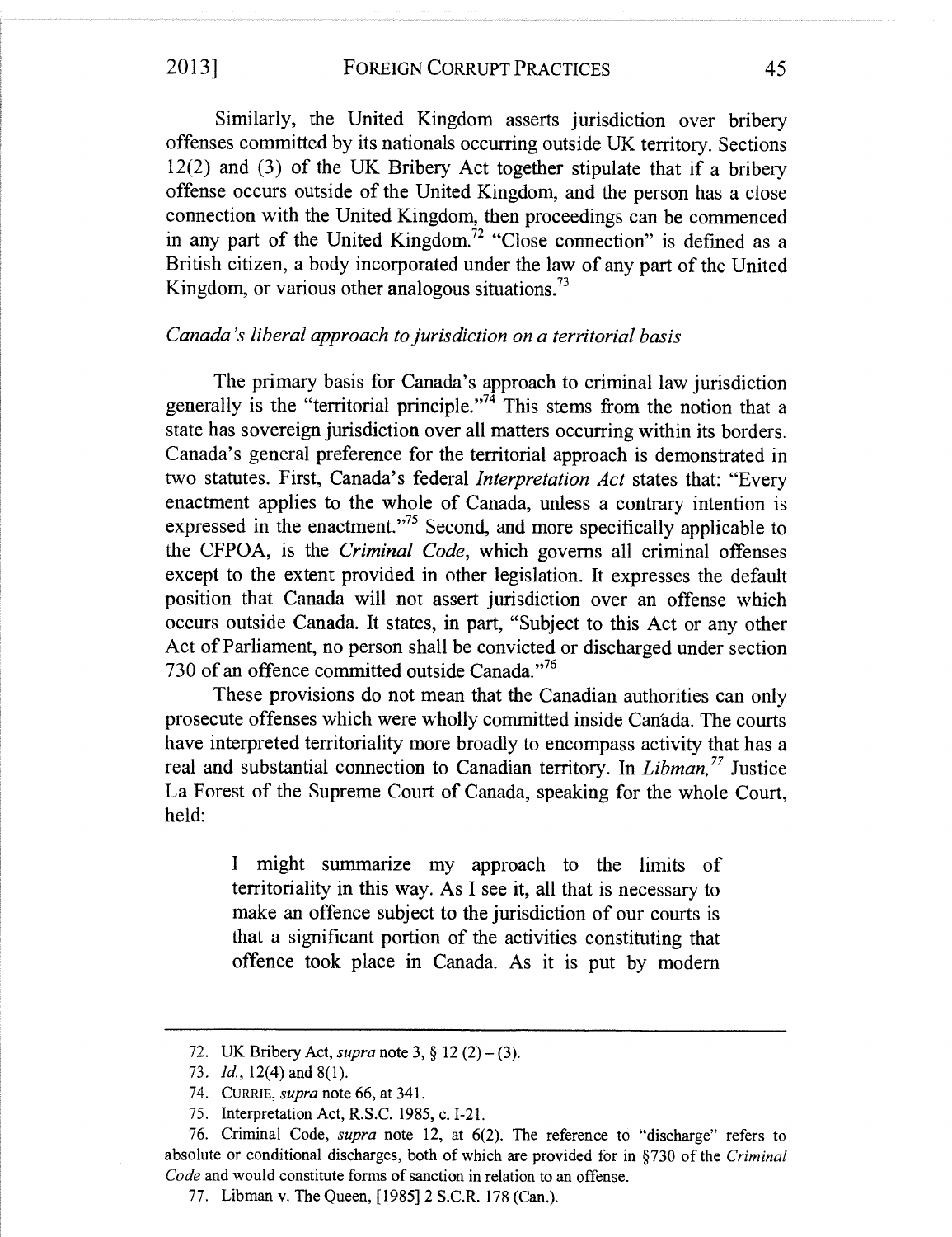## 46 IND. INT'L & COMP. L. REV. [Vol. 23:1]

academics, it is sufficient that there be a "real and substantial link" between an offence and this country.<sup>78</sup>

The *Libman* test can result in a reasonably expansive approach to territoriality. A sufficient connection to Canada may exist where part of the offense occurred in Canada, even though other important parts did not. For example, a sufficient connection for the offense of murder was found where one Canadian assaulted another Canadian in the Dominican Republic, and the victim died (an important element of the offense) after returning to Canada.<sup>79</sup> Similarly, the Competition Bureau regularly asserts jurisdiction over international cartels that involve direct or even indirect sales to Canadian customers on the basis that such transactions have a real and substantial link to Canada; Canadian courts have accepted numerous guilty pleas on this basis.<sup>80</sup>

With respect to corruption of foreign officials, neither the CFPOA nor any other Act of Parliament contains a contrary provision which would displace section 6(2) of the Criminal Code. Thus the "real and substantial link" jurisprudence applies to the CFPOA. However, as discussed more fully below, this test may not reach bribery that occurs entirely or predominantly outside of Canada. The charge in the Karigar case (noted above) was challenged in a motion filed on April 30, 2012, on the grounds that the Canadian courts lack jurisdiction. $81$  This challenge may clarify what constitutes a "real and substantial link" in the case of a foreign corruption charge.

## Canada's assertion of nationality-based jurisdiction for certain other offenses

It is accepted at international law that a state can assert jurisdiction over the acts of its nationals, wherever those nationals may be. The basis for this type of jurisdiction is commonly known as the "nationality principle." $^{82}$ 

Canada exceptionally asserts jurisdiction on a basis other than territoriality. Most notably, Section 7 of the Criminal Code establishes jurisdiction to prosecute certain offenses even where there is no territorial

<sup>78.</sup> Id. at para. 74.

<sup>79.</sup> R. v. Ouellette, 126 C.C.C. (3d) 219 (Que. Sup. Ct. 199R).

<sup>80.</sup> See. e.g., J. WILLIAM ROWLEY & A. NEIL CAMPBELL. JURISDICTION AND LITIGATION DEVELOPMENTS IN CANADIAN COMPETITION LAW 2-4, (New York State Bar Association Antitrust Committee Meeting, Oct. 6, 2004) (2004).

<sup>81.</sup> Shannon Kari, Threshold of Anti-corruption Law Tested, THE LAWYER'S WEEK (Apr. 27, 2012), http://www.lawyersweekly-digital.com/lawyersweekly/3148'?pg=4#pg4. See also MARTIN & LEGGET, supra note 41.

<sup>82.</sup> CURRIE, *supra* note 66, at 345.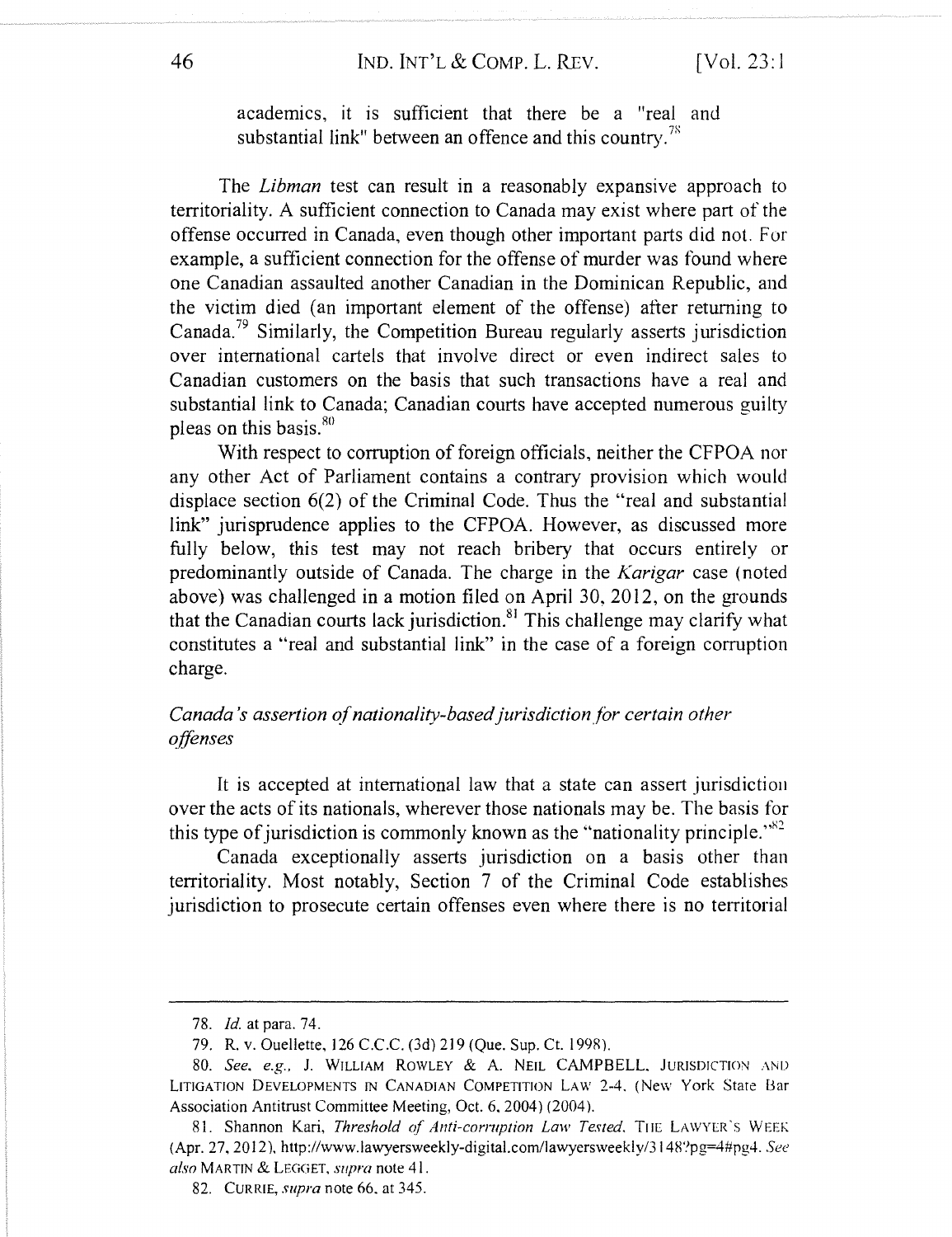## 2013] FOREIGN CORRUPT PRACTICES 47

basis.<sup>83</sup> Most of the offenses listed in Section 7 can be prosecuted based on the nationality theory of jurisdiction including child sex tourism, terrorism, torture, crimes against internationally protected persons, hostage taking, and offenses relating to nuclear material. $84$  War crimes and crimes against humanity can also be prosecuted on the basis of a nationality theory of jurisdiction. $85$ 

Canada's international obligations regarding jurisdiction over foreign corruption offenses

Canada is required by the OECD Convention to take jurisdiction over foreign corruption offenses that occur wholly or partially in its territory.<sup>86</sup> Similarly, Canada is required by the UN Convention to take jurisdiction. over foreign corruption offenses that occur with its territory. $87$  The Inter-American Convention has the same type of jurisdiction requirement regarding offenses committed in a party's territory.<sup>88</sup> Canada's liberal application of the territoriality principle using the real and substantial link standard meets these obligations.

The UN Convention also requires Canada to assert jurisdiction over corruption offenses which occur onboard a Canadian flagged vessel or on an aircraft registered under Canadian law.8y The Criminal Code provides for Canadian jurisdiction over offenses committed on Canadian ships and aircraft. $90$  The assertion of Canadian jurisdiction beyond a purely territorial basis in these contexts is consistent with the UN Convention requirements.

.The OECD Convention contains a second jurisdictional requirement, which relates to nationality. It states, in part: "Each Party which has jurisdiction to prosecute its nationals for offences committed abroad shall take such measures as may be necessary to establish its jurisdiction to do so in respect of the bribery of a foreign public official, according to the same principles."91

<sup>83.</sup> Criminal Code, supra note 12, at 7.

<sup>84.</sup> *Id.* at  $7(3) - (4.1)$ .

<sup>85.</sup> Crimes Against Humanity and War Crimes Act, S.C. 2000, c. 24, § 8(a)(i).

<sup>86.</sup> OECD Convention, supra note 4, art. 4(1).

<sup>87.</sup> UN Convention, supra note 8, art.  $42(1)(a)$ .

<sup>88.</sup> Inter-American Convention, *supra* note 6, art. V(2).

<sup>89.</sup> UN Convention, *supra* note 8, art. 42(1)(b).

<sup>90.</sup> Criminal Code, supra note 12 at 7(2.1) & 2.2 (ships), 7(1) & (2) (aircraft).

<sup>91.</sup> OECD Convention, supra note 4, at 4(2). The Inter-American Convention also seems to impose a nationality requirement on parties, but its text and context (*i.e.* not being in Article V (Jurisdiction)) make the requirement's application to Canada less clear than the OECD Convention requirement. Article VIII of the Inter-American Convention states, "Subject to its Constitution and the fundamental principles of its legal system, each State Party shall prohibit and punish the offering or granting, directly or indirectly, by its nationals, persons having their habitual residence in its territory, and businesses domiciled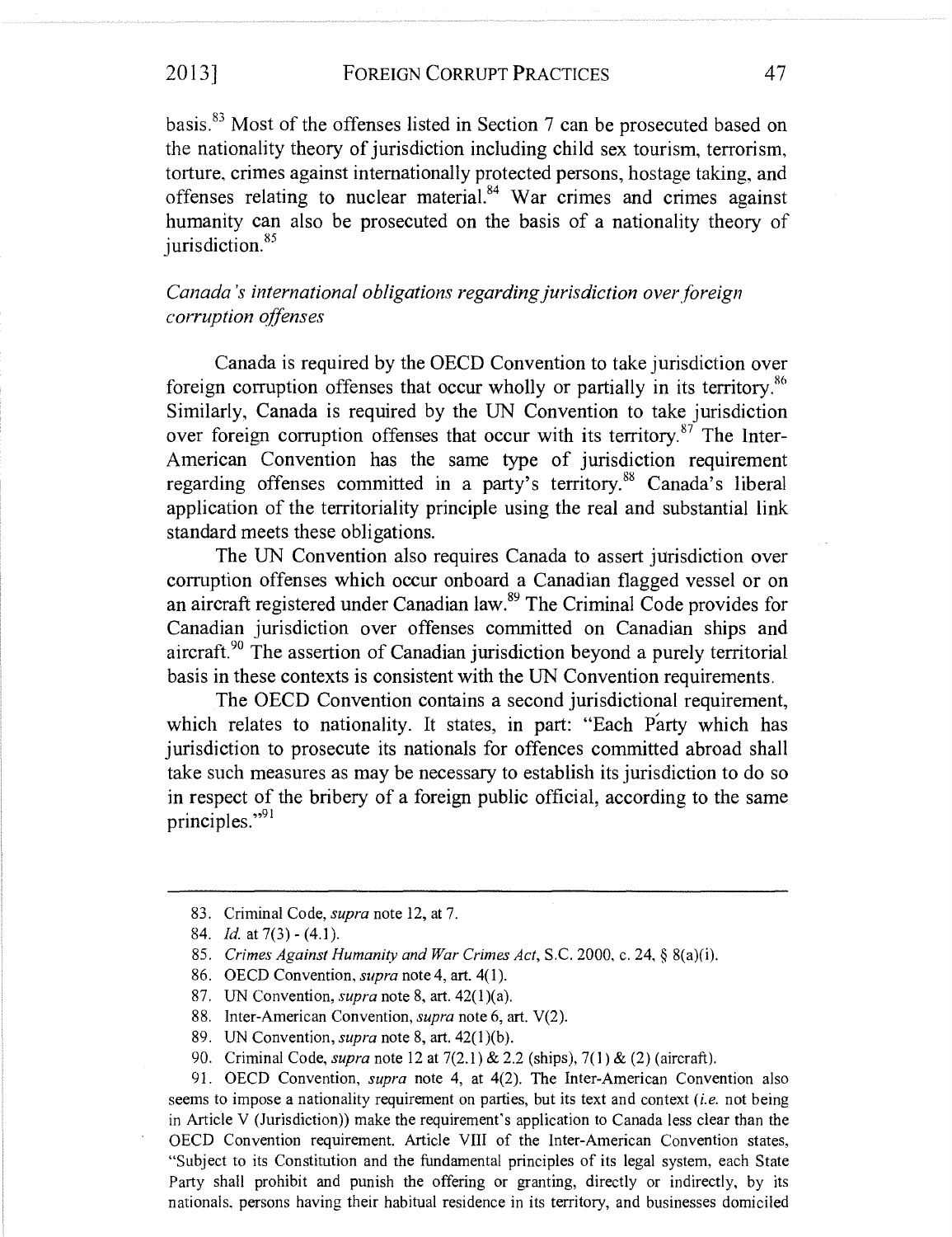Immediately after the CFPOA was enacted, Canada's apparent noncompliance with this aspect of the OECD Convention was identified.<sup>92</sup> The OECD Working Group on Bribery in International Business Transactions ("OECD Working Group") $93$  has performed three reviews of the Canadian implementation of the OECD Convention, $94$  each of which has criticized Canada's decision not to assert jurisdiction on a nationality basis.<sup>95</sup>

### 1. The 1999 OECD Report

The OECD's first review of the CFPOA in 1999 stated: "Canada explained that territorial jurisdiction is very broadly interpreted by Canadian courts and, in its opinion, that it is a very effective basis of jurisdiction. Some concerns were expressed that Canada's decision not to assert nationality jurisdiction could create a gap in the coverage of its implementing legislation."96

During the investigation that preceded this first report, Canada cited three then-recent cases in other areas of law in support of the argument that Canada has an effective basis to prosecute foreign corruption offenses because of the broad interpretation Canada takes to territorial jurisdiction.<sup>97</sup>

oecdworkinggrouponbriberyinintemationalbusinesstransactions.htm(last visited Feb. 5, 2013).

94. OECD, CANADA - REVIEW OF IMPLEMENTATION OF THE CONVENTION AND 1997 RECOMMENDATION (July 1999), available at http://www.oecd.org/dataoecd/13/35/ 2385703.pdf [hereinafter 1999 OECD REPORT]; OECD, CANADA - PHASE 2: REPORT ON THE APPLICATION OF THE CONVENTION ON COMBATING BRIBERY OF FOREIGN PUBLIC OFFICIALS IN INTERNATIONAL BUSINESS TRANSACTIONS AND THE 1997 RECOMMENDATION OF COMBATING BRIBERY IN INTERNATIONAL BUSINESS (Mar. 2004), available at http://www.oecd.org/ dataoecd/20/50/31643002.pdf [hereinafter 2004 OECD REPORT]; OECD, CANADA - PHASE 3: REPORT ON THE APPLICATION OF THE CONVENTION ON COMBATING BRIBERY OF FOREIGN PUBLIC OFFICIALS IN INTERNATIONAL BUSINESS TRANSACTIONS AND THE 1997 RECOMMENDATION ON COMBATING BRIBERY IN INTERNATIONAL BUSINESS TRANSACTIONS (Mar. 2011), available at http://www.oecd.org/dataspeed/55/25/47438113.pdf [hereinafter 2011 OECD REPOxT].

95. TRANSPARENCY INT'L, PROGRESS REPORT 2011 - ENFORCEMENT OF THE OECD ANTI-BRIBERY CONVENTION 25 (May 2011), *available at http://www.transparency.ca/Reports/* CP I&OtherReports/201107-OECD-2011-Progress\_Report.pdf.

96. 1999 OECD REPOxT, supra note 94, at 24.

97. See id. at 12-13, (citing Canada (Human Rights Commission) v. Canadian Liberty Net, [1998] 1 S.C.R. 626, United States of America v. Lépine, [1994] 1 S.C.R. 286, and R. v. Hammerbeck (1993), R.F.L. (3d) 265, 26 B.C.A.C. 1).

there, to a government official of another State..." Inter-American Convention, *supra* note 6, at art.VITI.

<sup>92.</sup> See, e.g., Martin, supra note 69.

<sup>93.</sup> The OECD Working Group, which is supported by the OECD's Directorate for Financial and Enterprise Affairs, periodically reviews foreign corrupt practices enforcement in its member states. See, OECD Working Group on Bribery in International Business Transactions, OECD: BETTER POLICIES FOR BETTER LIVES http://www.oecd.org/ investment/briberyininternationalbusiness/anti-briberyconvention/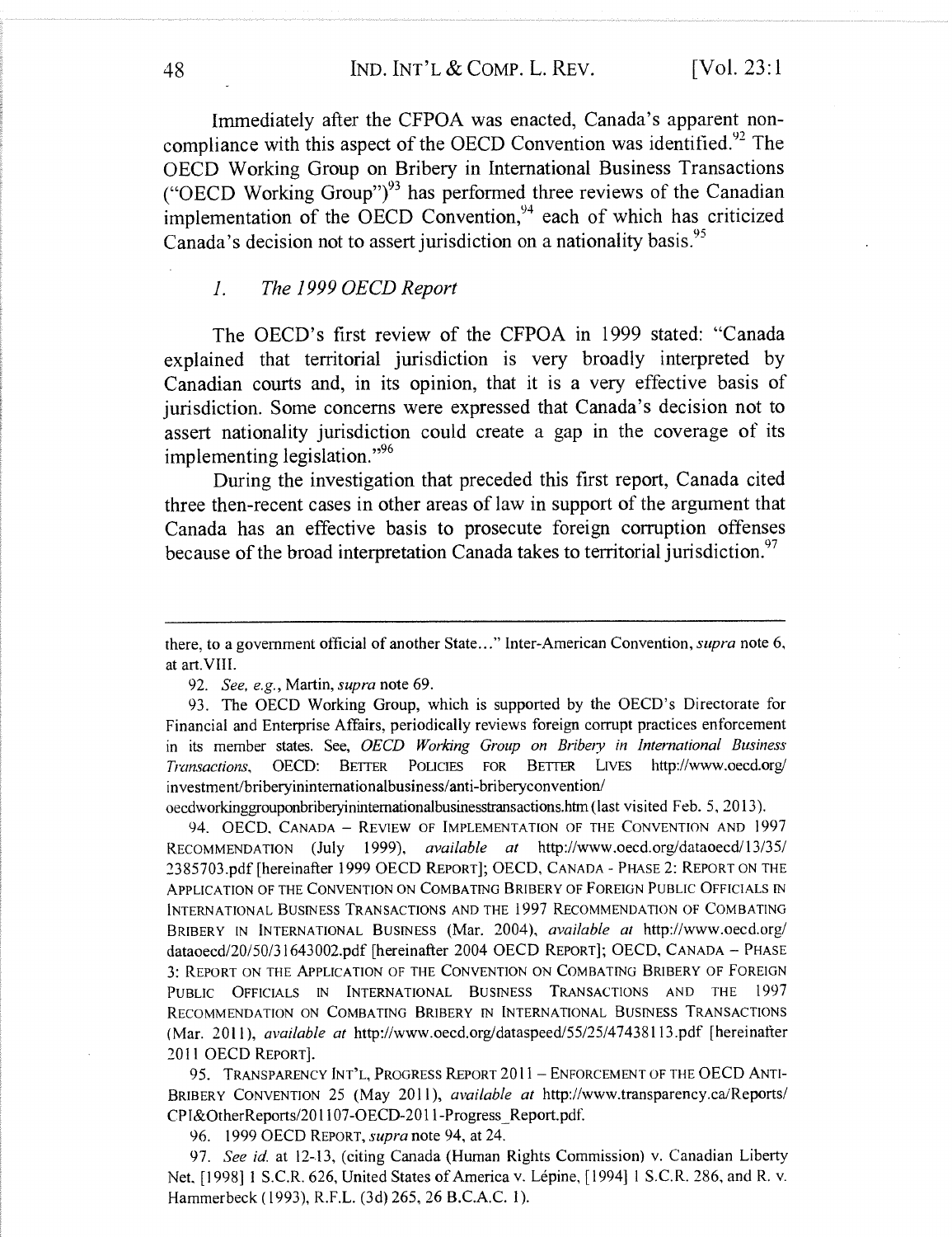The OECD's second review of the CFPOA issued in 2004 disagreed that Canada's broad application of the territorial principle was sufficient:

> The lead examiners are not convinced that territorial jurisdiction under Canadian law is broad enough to enable the effective application of the offence under the CFPOA. In their view an element of the offence would likely be required by the courts to have taken place in Canada. In addition, the lead examiners note that, although it has generally been the policy of Canada to only take extraterritorial jurisdiction where there has been a treaty obligation to do so, there have been exceptions to this rule. The lead examiners therefore recommend that the Government of Canada reconsider its position in this respect.<sup>98</sup>

In March 2006, the Canadian Government provided its follow-up response to the 2004 OECD Report. Canada stated:

> The Convention does not require Parties to exercise jurisdiction on the basis of nationality. Article 4 of the Convention requires Parties to review whether its current basis for jurisdiction is effective to fight corruption of foreign public officials and take remedial steps if it is not. Canada conducted such a review and is of the view that territorial jurisdiction, as interpreted by Canadian courts, is effective to fight corruption.... Canada's position would be reconsidered if there was evidence that nationality jurisdiction is necessary to implement the Convention effectively.<sup>99</sup>

Canada's position was that article 4(4) of the Convention is the applicable standard and that article 4(2) was not applicable because Canada does not normally assert jurisdiction on a nationality basis.<sup>100</sup> Article 4(4) of the OECD Convention provides that "[e]ach Party shall review whether its

<sup>98. 2004</sup> OECD REPORT, *supra* note 94, ¶ 77.

<sup>99.</sup> OECD, CANADA: PHASE 2, FOLLOW-UP REPORT ON THE IMPLEMENTATION OF THE PHASE 2 RECOMMENDATIONS ON THE APPLICATION OF THE CONVENTION AND THE 1997 RECOMMENDATION ON COMBATING BRIBERY OF FOREIGN PUBLIC OFFICIALS IN INTERNATIONAL BUSINESS TRANSACTIONS, 21 (lune 2006), available at http://www.oecd.org/dataoecd/5/6/36984779.pdf [hereinafter FOLLOW-UP TO 2004 REPORT]. 100. Id.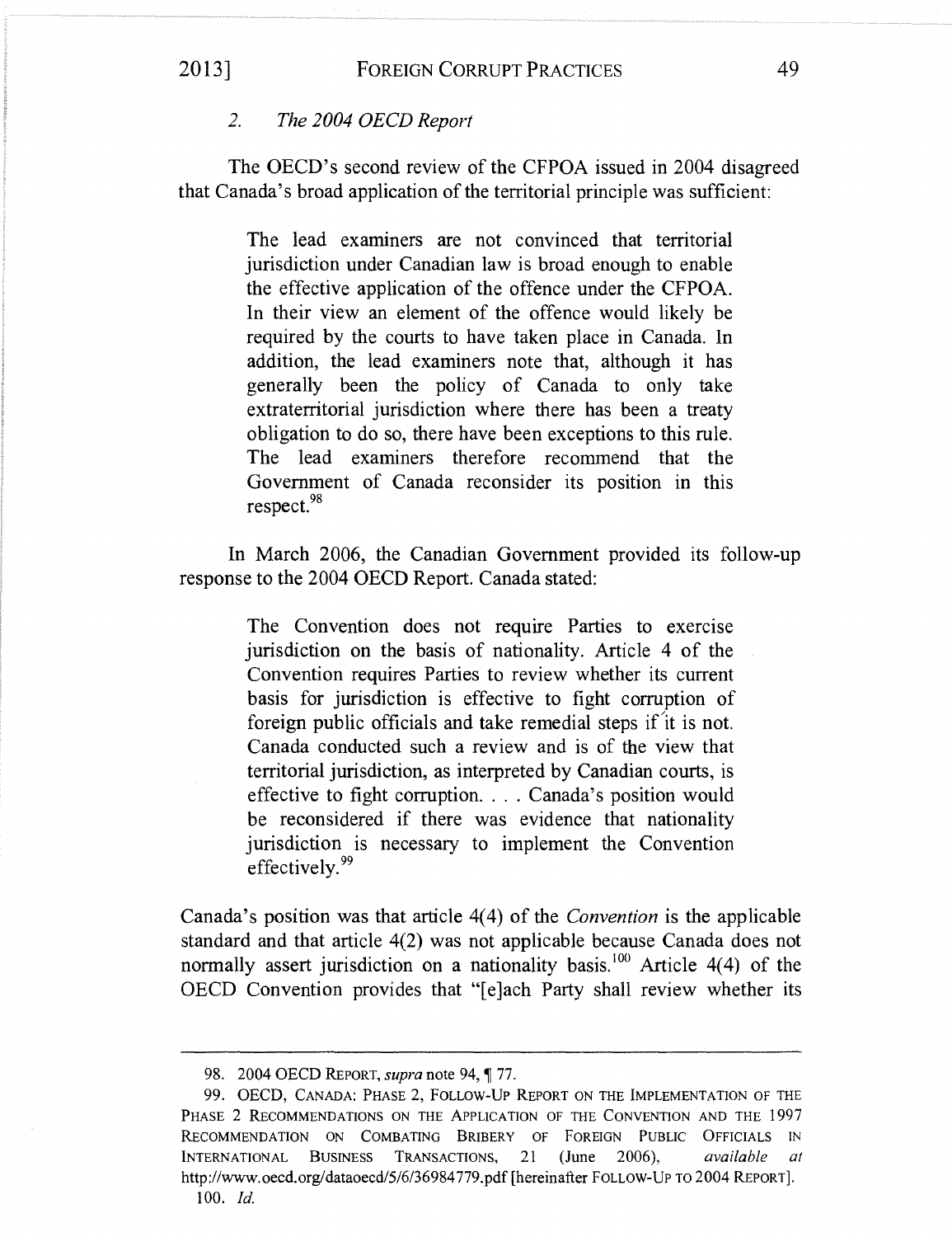current basis for jurisdiction is effective in the fight against the bribery of foreign public officials and, if it is not, shall take remedial steps."  $^{101}$ 

Presumably in response to the concerns raised by the 1999 and 2004 OECD reports, in May 2009, the Canadian Government introduced Bill C- $31^{102}$  to amend the CFPOA (and certain other statutes). The proposed amendment would have given the Canadian authorities jurisdiction to prosecute Canada's foreign corruption offense on the basis of nationality:

- 4. (1) Every person who commits an act or omission outside Canada that, if committed in Canada, would constitute an offence under section 3 [Bribing a Foreign Official] — or a conspiracy to commit, an attempt to commit, being an accessory after the fact in relation to, or any counselling in relation to, an offence under that section — is deemed to have committed that act or omission in Canada if the person is
	- (a) a Canadian citizen;

(b) a permanent resident within the meaning of subsection 2(1) of the Immigration and Refugee Protection Act who, after the commission of the act or omission, is present in Canada; or

(c) a public body, corporation, society, company, firm or partnership that is incorporated, formed or otherwise organized under the laws of Canada or a province. $103$ 

In the Parliamentary debates on this Bill, a member of the Conservative party (which was the party in power as a minority government in 2009,  $104$  and at the time of writing is in power as the majority government<sup>105</sup>) justified these amendments in the following manner:

> Most of the time, these [foreign corruption] offences are committed in a foreign country... Nationality jurisdiction

<sup>101.</sup> OECD Convention, *supra* note 4, art. 4(4).

<sup>102.</sup> Canada, Bill C-31, An Act to Amend the Criminal Code, the Corruption of Foreign Public Officials Act and the Identitication of Criminals Act and to Make a Consequential Amendment to Another Act, 2nd Sess., 40th Parl., cl. 38 (2009).

 $103.$  *Id.* 

<sup>104. 40</sup>th Parliament of Canada Profile. PARLIAMENT OF CANADA, http://www.parl.gc.ca/ parlinfo/Files/Parliament.aspx?Item=8714654b-cdbf-48a2-blad-57a3c8ece839&Language=E (last visited Feb.  $5, 2013$ ).

<sup>105. 41</sup>st Parliament of Canada Profile, PARLIAMENT OF CANADA, http://www.parl.gc.ca/ parlinfo/Files/Parliament.aspx?Item=1924d334-6bd0-4cb3-8793-cee640025ff6&Language=E (last visited Feb. 5, 2013).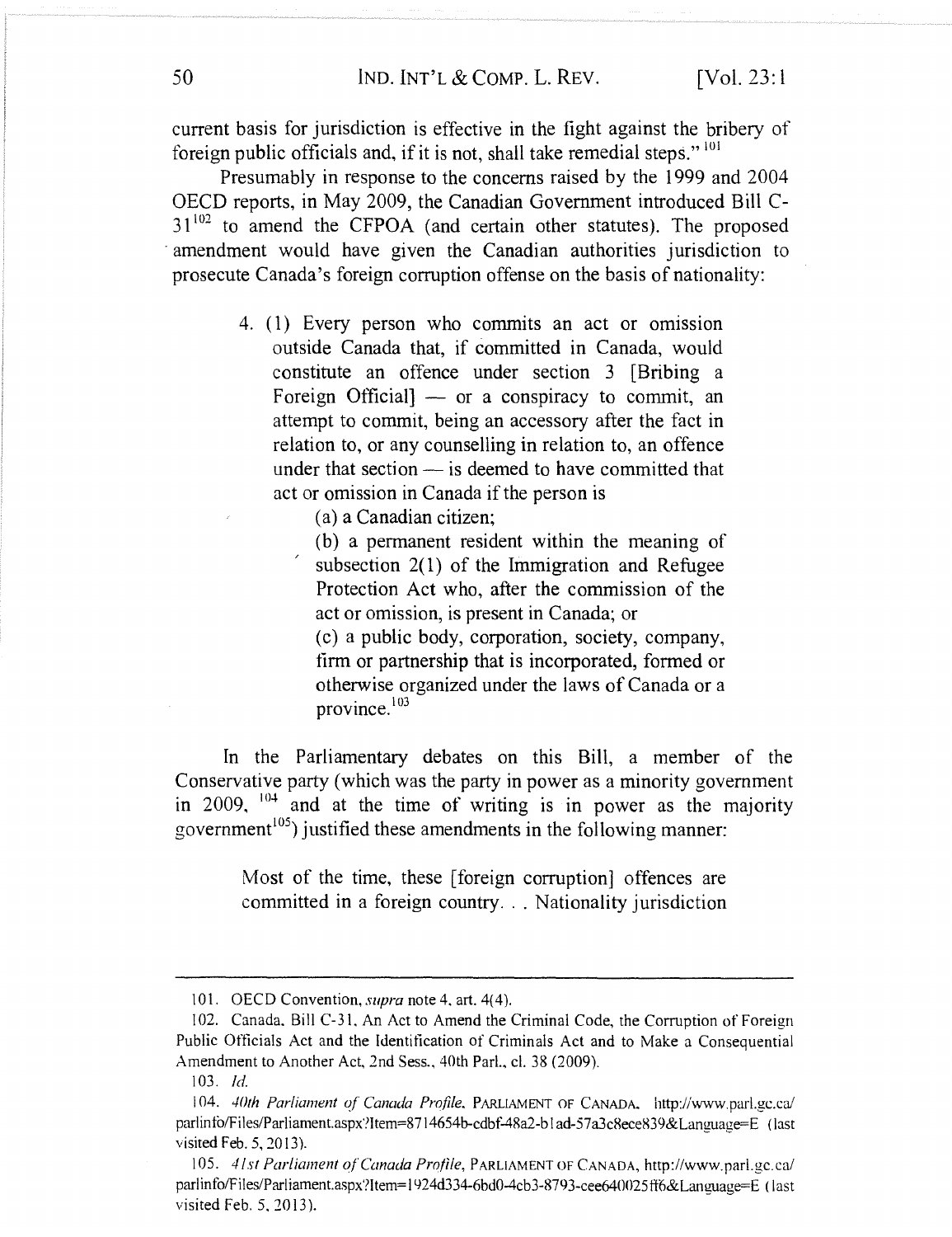## 2013] FOREIGN CORRUPT PRACTICES 51

would allow Canada to prosecute offences of foreign bribery committed outside Canada by Canadians, permanent residents of Canada and Canadian corporations without having to provide evidence of a link between Canada and the offence. This would facilitate prosecutions of foreign bribery cases.<sup>106</sup>

Bill C-31 was not was passed into law before the end of the Fortieth Parliament.<sup>107</sup> The head of Transparency International Canada has called for the reintroduction of the Bill. $108$ 

#### 3. The 2011 OECD Report

The OECD's third report on the CFPOA, issued in 2011, is more pointed in its criticism of what the OECD Working Group considers to be Canada's narrow scope of jurisdiction:

> 119. The lead examiners do not share Canada's view and. believe that the absence of nationality jurisdiction leaves a substantial loophole in the coverage of the CFPOA, and needlessly poses a substantial hurdle to investigation and prosecution in obliging authorities to prove a 'real and substantial link' to the territory of Canada.

> 120. The lead examiners consider that Canada is applying an overly restrictive interpretation to Article 4(2) of the Convention...<sup>109</sup>

The OECD Working Group also emphasized that the nature of foreign corruption is that the act of bribery often occurs in the foreign country. Thus, it believes that a state must assert nationality jurisdiction to effectively combat foreign corruption.<sup>110</sup>

Assessment of Canada's arguments for not asserting jurisdiction based on nationality

As noted above, Canada contends that, because it does not regularly

<sup>106.</sup> House of Commons Debates, No. 116 (Nov. 24, 2009) (statement of Brent Rathgeber), available at http://www.parl.gc.ca/HousePublications/Publication.aspx?DocId=4254820& Language=E&Mode=.

<sup>107.</sup> House Government Bill C-31: Status of the Bill, PARLIAMENT OF CANADA: LEGISINFO, http://www.parl.gc.ca/LegisInfo/BillDetails.aspx?Language=E&Mode=1&Bill=  $C31\&Par1=41\&Ses=1$  (last visited Feb. 5, 2013).

<sup>108.</sup> Pablo Fuchs, Anti-bribery Laws: The Net Tightens, CANADIAN CORP. COUNS. ASS'N MAC,., Winter 20l I, at 16, available at http://ccca.dgtlpub.com/2011/2011-12-31/pdf/Antibribery laws Keeping your company out of trouble.pdf.

<sup>109. 2011</sup> OECD REPORT, *supra* note 94, **[101]** 119-20.

<sup>110.</sup>  $Id. \parallel 120.$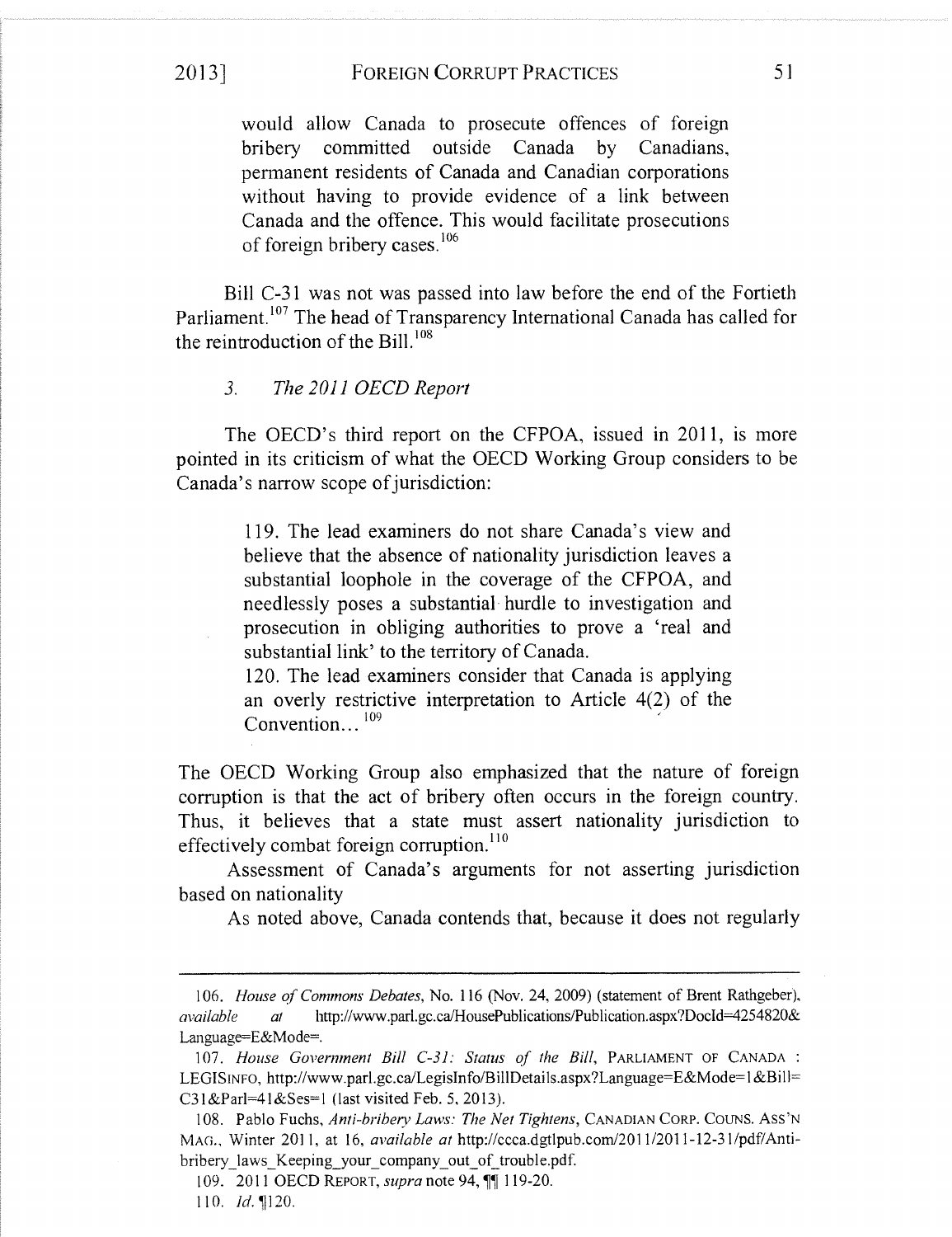assert jurisdiction on the basis of nationality, the opening phrase in article 4(2) of the OECD Convention does not require Canada to exercise such jurisdiction.<sup>111</sup> Rather, Canada asserts that article  $4(2)$  is aimed at other states, such as those under the civil law tradition, who regularly assert jurisdiction on the basis of nationality. $^{112}$ 

However, the literal wording of article 4(2) of the OECD Convention would suggest that the territoriality and nationality branches of jurisdiction are each freestanding requirements that are supplemented —not limited — by the additional requirement to take remedial action where necessary as set out in article 4(4).

Section 7 of the Criminal Code and Bill C-31 both demonstrate that, as a general matter, Canada "has jurisdiction to prosecute its nationals for offences committed abroad" even though it has only chosen to implement this jurisdictional reach in respect of certain behaviors. The ability to do so would appear to be sufficient to activate the requirement in the opening phrase of article 4(2). This in turn would lead to the obligation under the OECD Convention that Canada "shall take such measures as may be necessary to establish its jurisdiction over the bribery of a foreign public official...." $113$  /

Canada also continues to claim that, given the broad application of the territorial principle, which merely requires a real and substantial link to Canada to establish jurisdiction, it has an effective regime to combat foreign corruption offenses. For example, the Canadian agencies charged with investigating and prosecuting offenses under the CFPOA, the Royal Canadian Mounted Police (RCMP) and the Public Prosecution Service of Canada (PPSC), have told OECD investigators that:

> [P]olice and prosecutors are willing to pursue a case of foreign bribery with a broad understanding in mind of what amounts to a "real and substantial link" to the territory of Canada and to do so until either the Canadian courts say this is going too tar, or until nationality jurisdiction is introduced into  $\text{law}$ .<sup>114</sup>

While the stated enthusiasm of enforcement officials is a positive step in combating foreign corruption offenses, it may prove inadequate when an attempt to apply the CFPOA to non-Canadian actions of Canadian nationals is challenged before the courts (as in the pending Karigar case described above).

<sup>111.</sup> *Id.* **11** 117-18.

 $112.$  Id.

<sup>113.</sup> OECD Convention, *supra* note 4, art.  $4(1)$ .

<sup>114. 2011</sup> OECD REPORT, supra note 94, ¶ 116.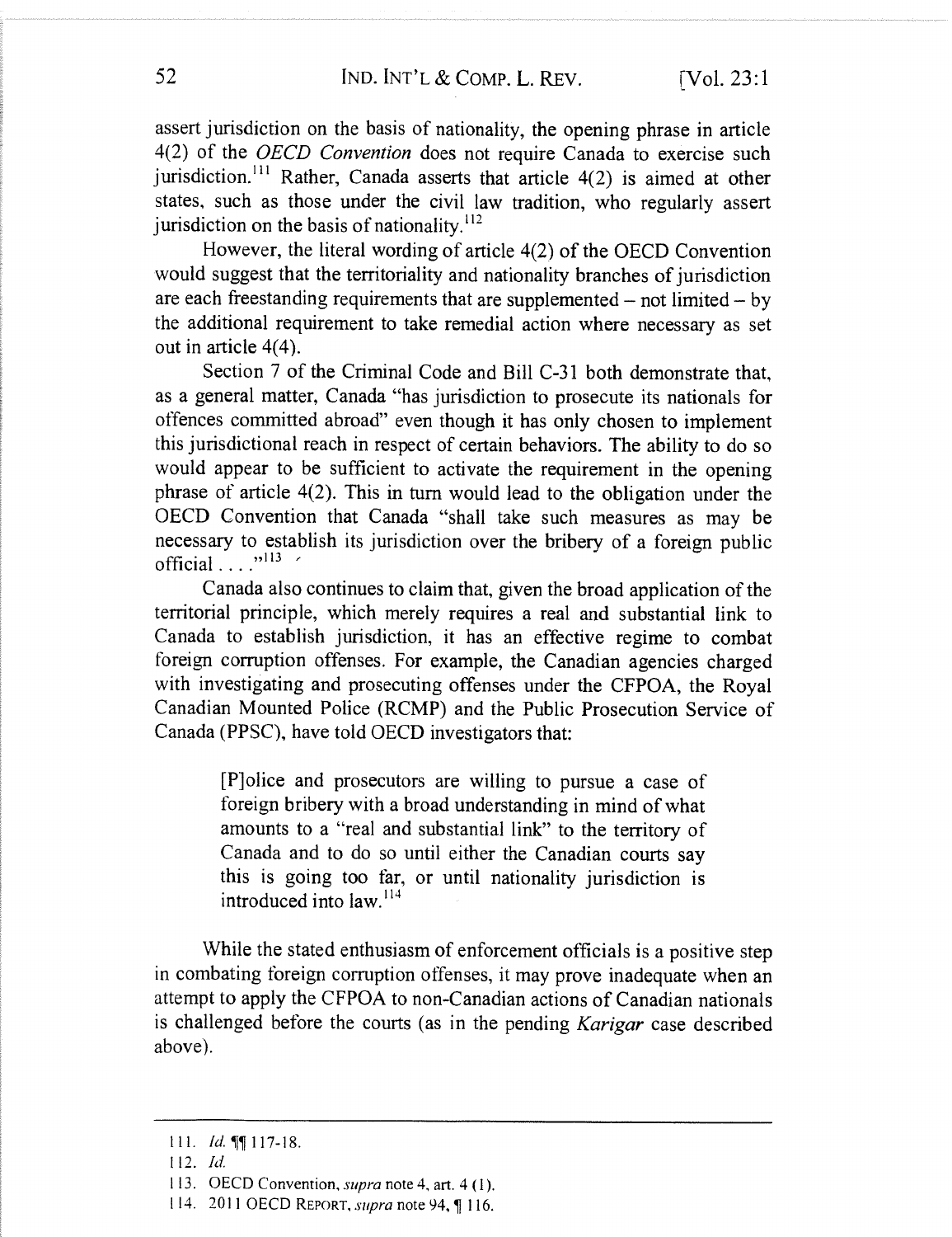## Scenarios where Canada's lack of jurisdiction based on nationality leaves a gap

Canada is the only party to the OECD Convention not to have established jurisdiction on a nationality basis.<sup>115</sup> Canada's territoriallylimited jurisdiction over foreign corruption offenses leaves a gap in the international foreign corruption regime. The gap almost certainly applies to conduct of Canadian nationals that occurs wholly outside Canada. There is also a gap in respect to other conduct of such nationals which does not have a connection to Canada that is sufficiently "real and substantial" -- even if there may have been some minimal connection to Canadian territory.

Many transnational corporations are based in OECD member states. A substantial portion of the bribes of foreign officials are likely to come from nationals of an OECD state, either from individual citizens or organizations based in (or constituted under the laws of) an OECD member state.<sup>116</sup> In the states where corruption is the biggest problem, the domestic anti-corruption regime is likely to be ineffective, or possibly non-existent. This makes enforcement on the basis of nationality particularly important because the ability to prosecute the party giving the bribe will be the primary deterrent to corruption. Even if the public official in the recipient jurisdiction is subject to prosecution, deterring corruption requires the ability to take action against the payor as well.

## The potential for multi-jurisdictional overlap

In certain situations, Canada's nationality gap in respect to payers of bribes could be overcome through enforcement by another state that may have a basis for jurisdiction. Particularly obvious candidates include the United States and the United Kingdom.

Under the FCPA, the United States has jurisdiction over corporations which are registered with the US Securities Exchange Commission (SEC) to issue securities.<sup>117</sup> Thus, if a Canadian corporation was registered as an issuer with the SEC (as many are, given the importance of the US capital markets) and that corporation gave a bribe anywhere in the world to a foreign official, it would appear that the US authorities would have jurisdiction to prosecute the corporation (regardless of whether the bribery took place within US territory).

Under the UK Bribery Act, the United Kingdom has jurisdiction to

<sup>115.</sup> See FOLLOW-UP TO 2004 REPORT, supra note 99, ¶ 9; See also Andrew Thompson & Prakash Narayanan, Canada Lags in Combating International Bribery, THE LAWYERS WKLY., Apr. 1, 2011, at 15.

<sup>116.</sup> These two attributes are the most common indicators of an organization's nationality. See CURRIE, supra note 66, at 346.

<sup>117.</sup> FCPA, *supra* note 2,  $\S$ § 78dd-1(a)-2(a), 3(a).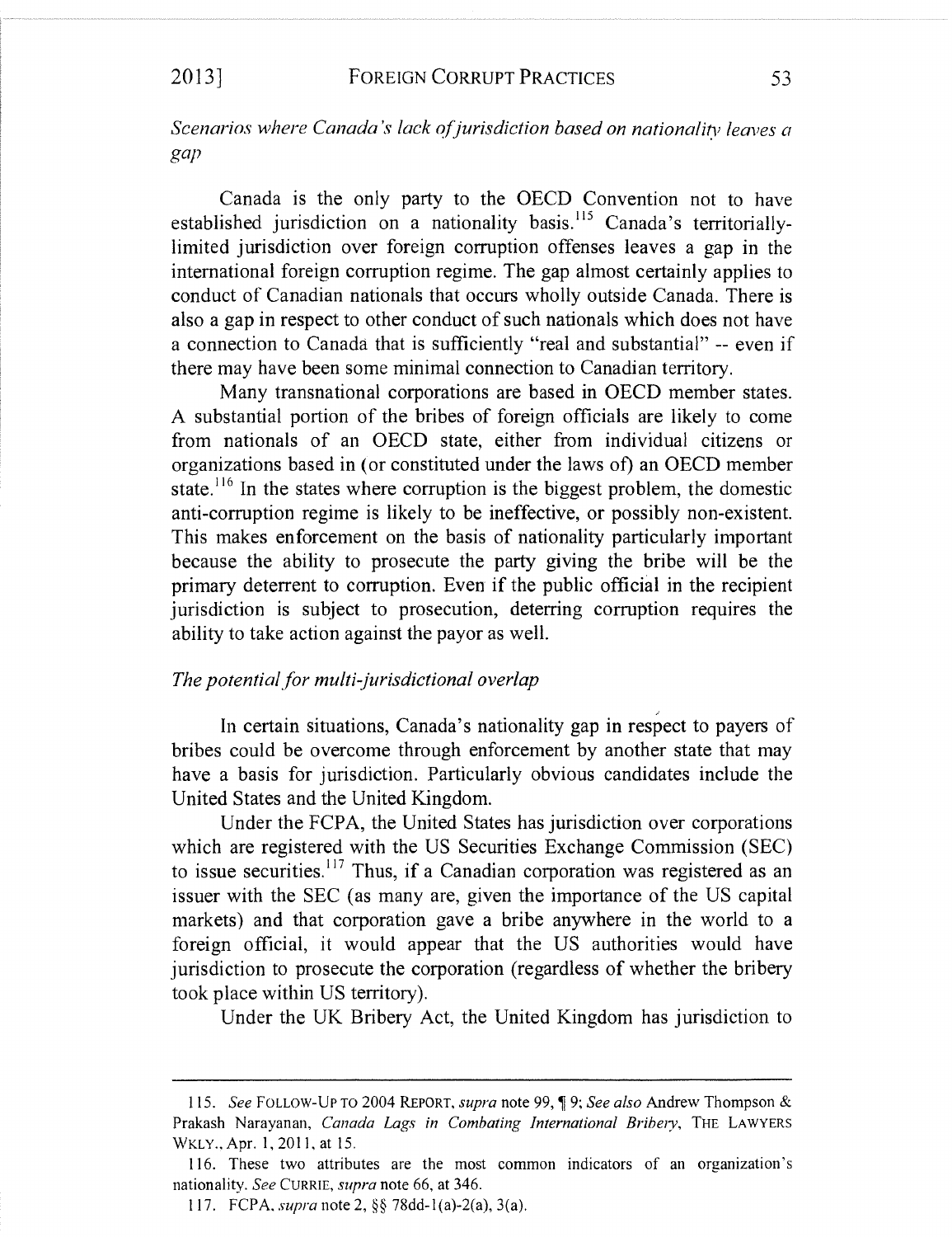prosecute for failure to prevent bribery in respect of all corporations and partnerships which carry on any business in the United Kingdom.<sup>118</sup> The UK authorities can prosecute such corporations for failing to prevent bribery if any person (including legal persons) performing services for or on behalf of the corporation bribes a foreign official.<sup>119</sup> Examples of persons who may perform services for or on behalf of a corporation include subsidiaries, agents or employees.<sup>120</sup> Assuming that a Canadian corporation does some business in the United Kingdom (which many do, given the close economic and historical ties between the countries), or that it is an affiliate of a UK corporation, and the Canadian corporation bribed a foreign official anywhere in the world, it would appear that, depending on the facts, the UK authorities could have jurisdiction to prosecute the corporation for failing to prevent bribery (regardless of whether the bribery took place within UK territory). $^{121}$ 

Enforcement by US or UK authorities would be a circuitous way to combat foreign corruption by Canadian companies. Investigations and prosecutions may or may not occur depending upon a variety of factors including available resources and access to relevant evidence. This approach may also not be fully effective because such foreign states are less likely to have jurisdiction over the individual Canadian citizens paying the bribes, even where those Canadian citizens are acting as employees or agents of a corporation that is within their jurisdiction. In any event, even if other countries have the potential to fill Canada's jurisdictional gap in certain situations, this is not a persuasive reason for Canada to ignore its international obligations.

#### LACK OF COVERAGE OF THE NON-PROFIT SECTOR

The second key limitation in Canada's foreign corruption regime is that it appears to ignore the significant number of organizations that do not operate on a for-profit basis. There are hundreds of not-for-profit organizations or other non-governmental organizations that are active in countries grappling with poverty, political instability, and the challenges of social and economic development. Many of these countries have high Transparency International Corruption Index scores,  $^{122}$  and not-for-profit organizations are at risk of becoming involved in corruption activities.<sup>123</sup>

<sup>118.</sup> UK Bribery Act, *supra* note 3,  $\S$ § 7(5), 8.

<sup>119.</sup>  $Id. \S$  7.

<sup>120.</sup>  $Id. \S 8$ .

<sup>121.</sup> *Id.*  $§ 7.$ 

<sup>122.</sup> See TI CORRUPTION INDEX, supra note 27.

<sup>123.</sup> See, e.g., TRANSPARENCY INTERNATIONAL UK, ET AL., ANTI-BRIBERY PRINCIPLES AND GUIDANCE FOR NGOS  $7 - 8$  (June 2011), *available at http://www.transparency.org.uk/our-*~vork/publications/ 1 U-publications/ 128-anti-bribery-principles-and-guidance-for-ngos.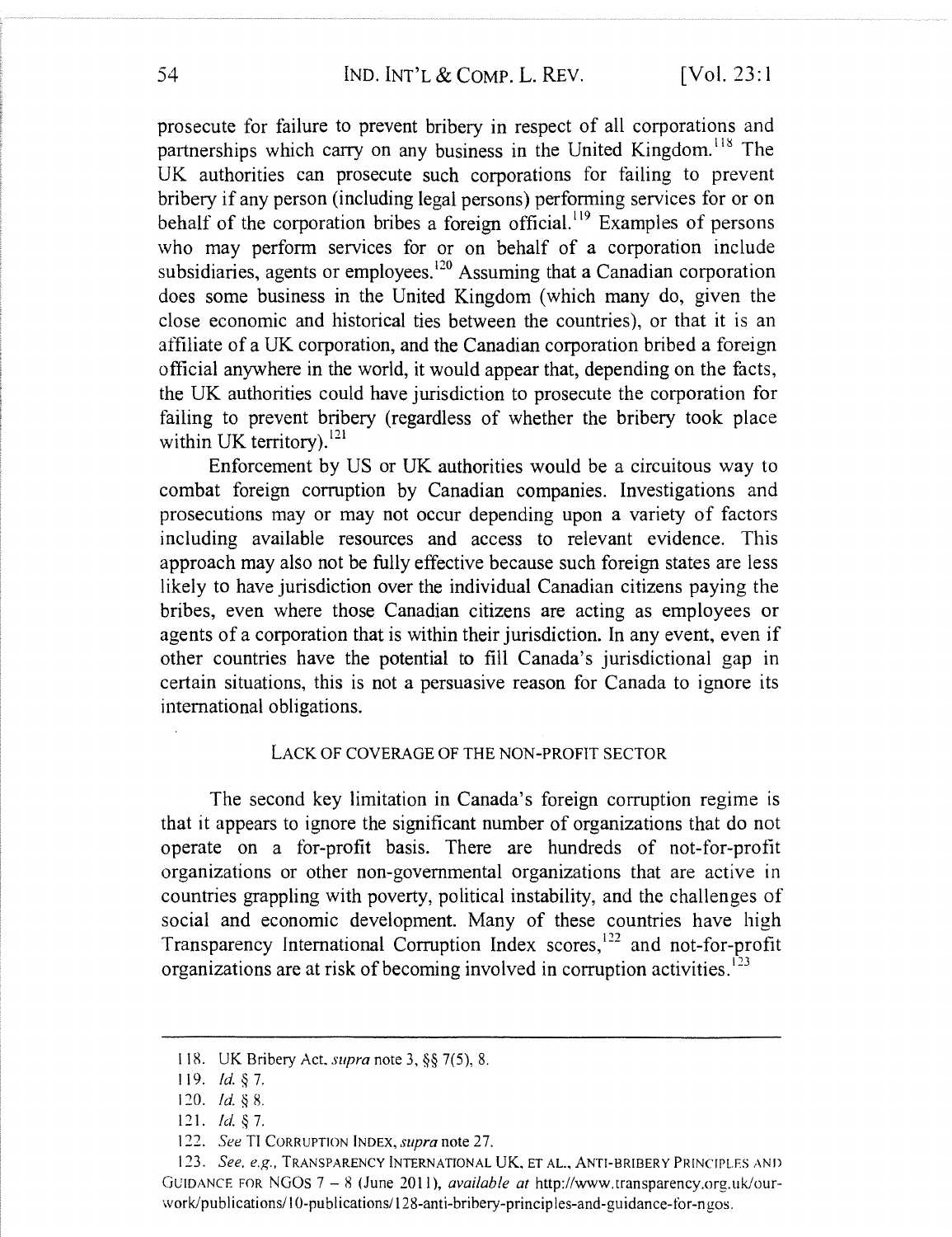The CFPOA bribery offense contains an element requiring the bribe to be made "in order to obtain or retain an advantage in the course of business." $124$  This element is significant given how the CFPOA defines "business" as "any business, profession, trade, calling, manufacture or undertaking of any kind carried on in Canada or elsewhere for profit."<sup>125</sup>

In the Parliamentary debates when the CFPOA was being enacted, the Minister of Foreign Affairs acknowledged that it did not address not-forprofit organizations.<sup>126</sup> However, there was a suggestion that individual transactions could be examined to determine if they were for-profit or not, rather than looking at the character of the entity involved.<sup>127</sup> This transaction-by-transaction approach appears to be reflected in the Department of Justice's guide to the CFPOA, which states: "The Act targets the bribery by any person of a foreign public official when the transaction is for profit." $^{128}$ 

As of the date of writing, the CFPOA's application to potentially profitable transactions made by not-for-profit organizations has not been interpreted by the courts. However, the statutory provision focuses on business entities rather than transactions, and enforcement activities to date have focussed on business entities. This has been the case despite periodic concerns involving public officials profiting from aid or relief work for their own benefit. $^{129}$ 

## The scope of Canada's international obligations with respect to not-forprofits

Neither the OECD Convention nor the UN Convention explicitly limits their application to for-profit organizations or transactions. Both conventions refer to "business." While such references could be interpreted as suggesting that they are not aimed at non-profit undertakings, this

127. Id. at 1540.

128. DOJ Guide, supra note 5, at 5.

<sup>124.</sup> See CFPOA, supra note 1, at 2.

<sup>125.</sup> Id. at 1 (emphasis added). See also Martin, supra note 69, at 197.

<sup>126.</sup> Debates of the Senate (Hansard), 1st Session, 36th Parliament, Volume 137, Issue 100, Dec. 3, 1998, PARLIAMENT OF CANADA, http://www.parl.gc.ca/Content/Sen/Chamber/ 361/Debates/ 100db\_1998-12-03-e.htm (last visited Feb. 5, 2013) [hereinafter Senate CFPOA Hansard].

<sup>129.</sup> See, e.g., Cleaning up - Can the Global Fund to Fight Aids, Tuberculosis and Malaria Restore its Reputation as the Best and Cleanest in the Aid Business?, THE ECONOMIST (Feb. 17, 2011), *available at http://www.economist.com/node/18176062*; John Cook. Wyclef Jean's Corrupt Charity Is Still Very, Very Corrupt, GAWKER (Nov. 29 2011), http://gawker.com/5863554/wyclef-jeans-corrupt-charity-is-still-very-very-corrupt; New Corruption Charges against the Red Cross and Other Charities, ASIANEW.IT (Aug. 18, ?011, 3:22 PM), http://www.asianews.it/news-en/New-corruption-charges-against-the-Red-Cross-and-other-charities-22395.htm1.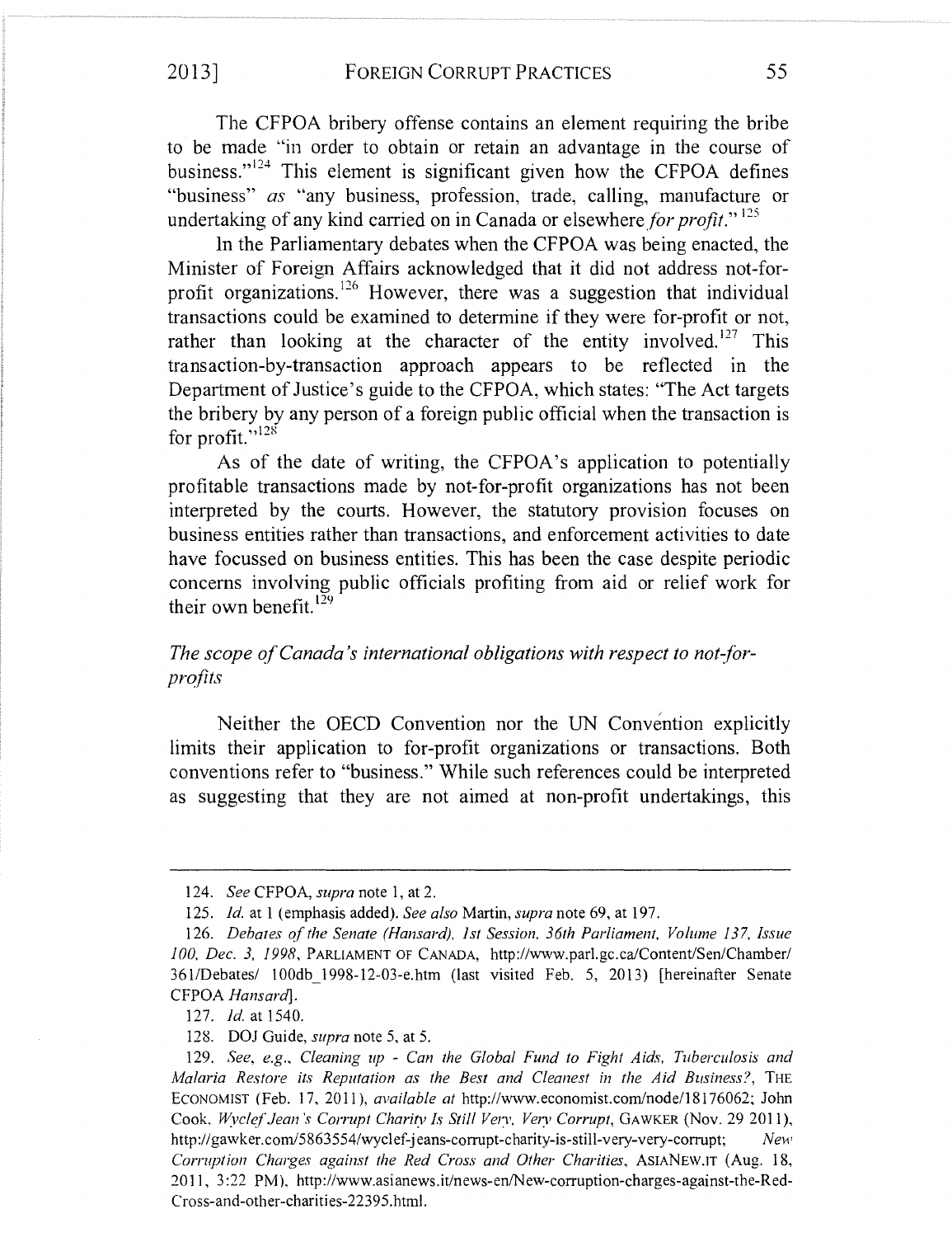approach has not been adopted outside Canada. The Inter-American Convention does not even refer to "business," but merely to corruption in terms of providing "advantages" in exchange for acts or omissions of a government official.<sup>130</sup>

The full title of the OECD Convention is the "Convention on Combating Bribery of Foreign Public Officials in International Business Transactions." Article 1(1) establishes the requirement to criminalize the act of bribing foreign officials in the following manner:

> [E]ach Party shall take such measures as may be necessary to establish that it is a criminal offence under its law for any person intentionally to offer, promise or give any undue pecuniary or other advantage, whether directly or through intermediaries, to a foreign public official, for that official or for a third party, in order that the official act or refrain from acting in relation to the performance of official duties, in order to obtain or retain business or other improper advantage in the conduct of international  $busines. <sup>131</sup>$

Canada's position is that the OECD Convention is aimed at for-profit business.<sup>132</sup> It has also attempted to focus on transactions rather than organizations: "Business transactions imply a profit motive. Therefore, the Convention applies to transactions that are carried on to generate some form of profit."133 The OECD Working Group on Bribery takes the opposing position.

#### 1. The 2004 OECD Report

In its second report on CFPOA, the OECD Working Group observed that the OECD Convention does not distinguish between for-profit and not-

<sup>130.</sup> Inter-American Convention, supra note 6, art. VII.

<sup>131.</sup> OECD Convention, *supra* note 4, art. 7 (emphasis added). Cf. UN Convention, supra note 8, at arts.  $16(1)$ ,  $26(4)$  The counterpart provision in the UN Convention is article 16(1), which is very similar to article 1(1) of the OECD Convention (including the references to business), except that there is no reference to "any person". Article 16(1) of the UN Convention is nonetheless broadly phrased, because the wording requires the state to criminalize the act of bribing a foreign official without any reference to the type of natural or legal person that perpetrated the act. Article 26(4) of the UN Convention also requires that states shall ensure that legal persons are subject to effective and dissuasive sanctions. The Inter-American Convention counterpart is article VI(1), and is also broadly worded.

<sup>132.</sup> Senate CFPOA Hansard, supra note 126, at 28 (statement of Mr. Axworthy, Minister of Foreign Affairs).

<sup>133.</sup> FOLLOW-UP TO 2004 REPORT, supra note 99, at 20.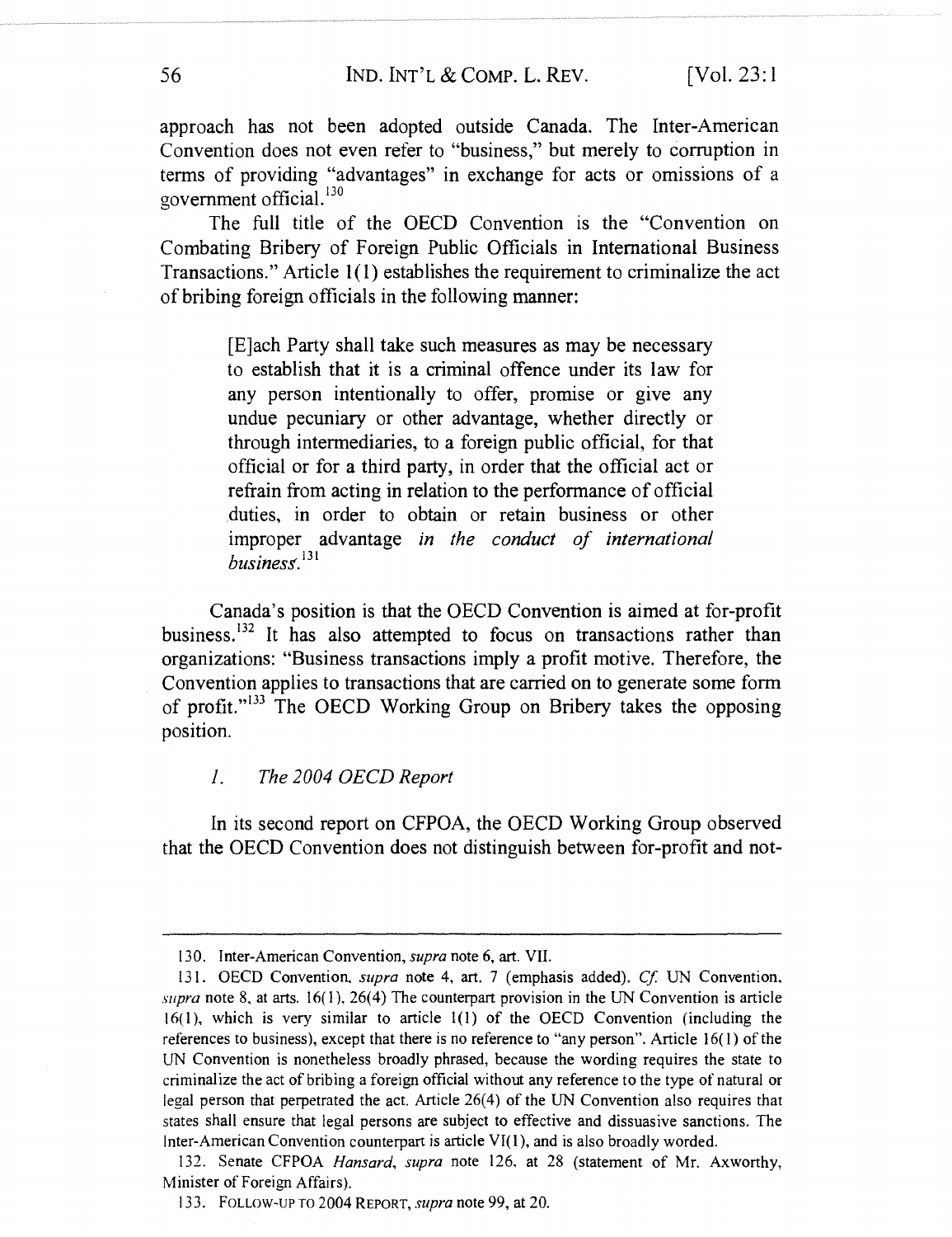## 2013] FOREIGN CORRUPT PRACTICES 57

for-profit entities.<sup>134</sup> It recommended amending the definition of "business" in Section 2 of the CFPOA to remove the for-profit requirement.<sup>135</sup> The report concluded that this was a significant limitation having regard to Canada's large non-profit sector (which consisted of 180,000 organizations employing  $10\%$  of the Canadian workforce as of 2001).<sup>136</sup> It stated: "[T]he explanations of the Canadian authorities did not convincingly dispel concerns about the possibility of the non-application of the CFPOA to nonprofit companies, and the lead examiners believe that such a gap in the CFPOA would result in the non-coverage of a sizable sector in the Canadian economy." <sup>137</sup>

Even the possibility of classifying individual transactions as "for profit" concerned the OECD Working Group. It noted that "the `for-profit' requirement might enable for-profit companies to escape the application of the CFPOA in certain circumstances by describing the transactions in question as not for profit."<sup>138</sup>

## ?. The 2011 OECD Report

The 2011 OECD Report largely repeated the criticisms of the 2004 OECD Report. As additional support countering Canada's "for profit" only position, the OECD Working Group pointed out that Article 1 of the OECD Convention states: "Each Party shall take such measures as may be necessary to establish that it is a criminal offence under its law for *any* person intentionally to offer, promise or give any undue pecuniary or other advantage." $139$ 

Through the use of the "any person" terminology, the OECD Working Group is of the view that the OECD Convention is to be applied broadly, without regard to the profit motives of the organization giving a bribe. In addition, the 2011 OECD Report pointed out that Canada is the only state that has included a "for profit" requirement in the bribery offense.<sup>140</sup>

During the investigation leading up to the 2011 OECD Report, the OECD investigators met with representatives from the RCMP, the PPSC, Department of Justice, the Department of Foreign Affairs and International

138. Id.

<sup>134. 2004</sup> OECD REPORT, *supra* note 94, ¶ 66. The 1999 OECD REPORT did not address the non-profit limitation in CFPOA.

<sup>135.</sup> Id. ¶ 70.

<sup>136.</sup> *Id.*  $\oint 69$ .

<sup>137.</sup>  $Id. \P 70$ .

<sup>139. 2011</sup> OECD REPORT, supra note 94,  $\P$  21; OECD Convention, art. 1 (emphasis added).

<sup>140. 2011</sup> OECD REPORT, supra note 94,  $\P$  15. In response, Canada again relied on the inclusion of the term "business" in the title and the text of the OECD Convention to imply a "for profit" requirement into the Article 1 obligations. See id. ¶¶ 23-24.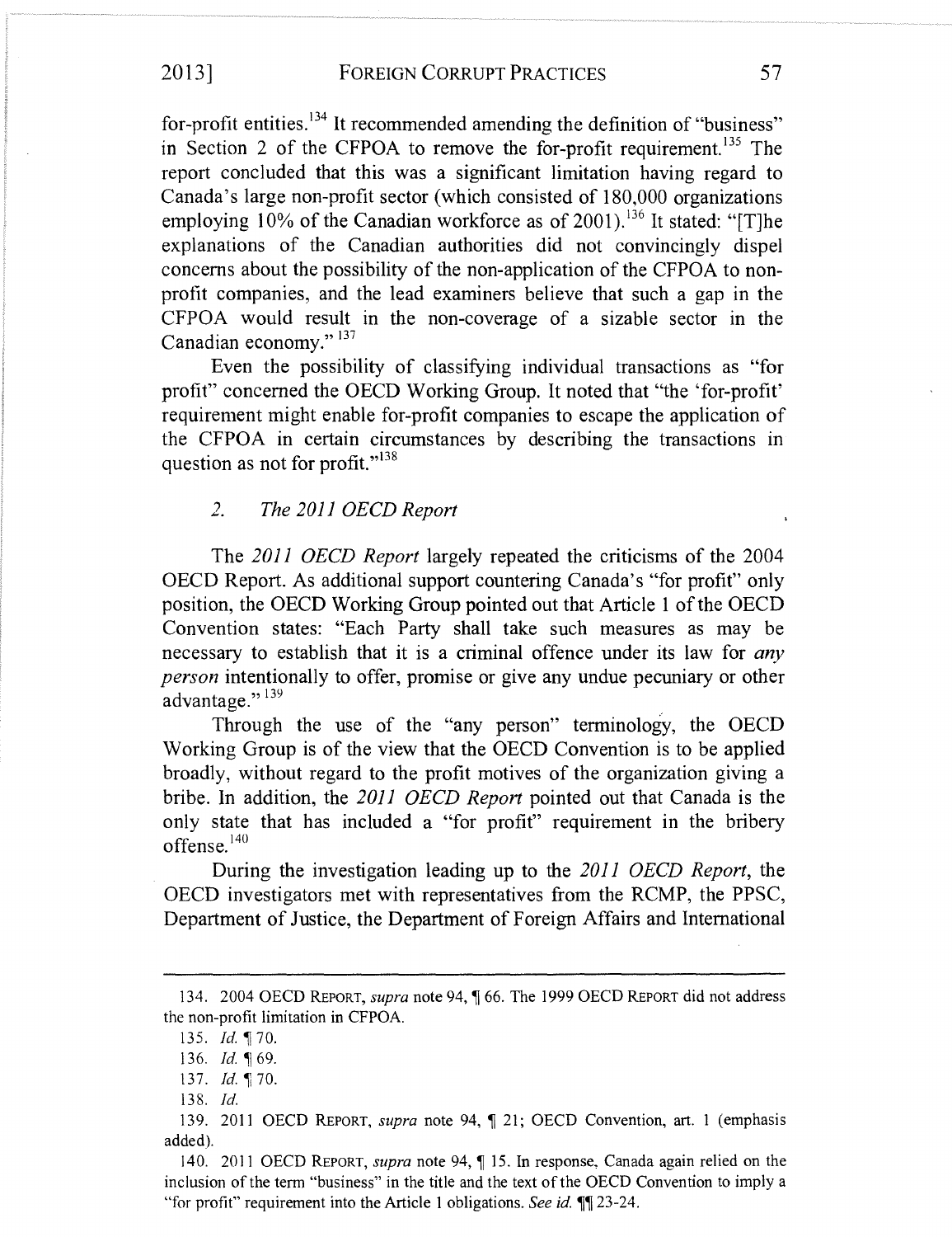Trade (DFAIT), and the Canada Revenue Agency  $(CRA)$ .<sup> $141$ </sup> Among these Canadian authorities there was disagreement as to whether the "tor profit" requirement would operate on a transaction-by-transaction basis (the ±ransactional approach) or would depend on the nature of the organization involved (the organizational approach).<sup> $142$ </sup> This disagreement between key government agencies fortified the OECD Working Group's view that the "tor profit" requirement in the CFPOA should be amended, given the possibility that uncertainty could undermine the deterrent effect of the law and/or hinder enforcement.  $^{143}$ 

## $A$ ssessment of Canada's arguments regarding the "for profit" limitation in the CFPOA

Some Canadian enforcement officials take a broad view of the potential application of CFPOA, notwithstanding the Canadian government's formal position. For instance, "[a] representative of one of the RCMP International Anti-Corruption teams stated that the RCMP will investigate allegations of foreign bribery without considering the impact of the 'business for profit' requirement, unless the courts determine what consequences, if any, the requirement has on the scope of the CFPOA." $^{144}$ 

However, enthusiasm on the part of enforcement officials is not a substitute for possible legal limitations that may be determined by courts which must construe criminal statutes strictly in favor of the accused.<sup> $+5$ </sup> At a minimum, the "tor profit" reference in the CFPOA definition of business must have some meaning and will likely require a choice to be made between the organizational and the transactional interpretation.

As a general. matter, it is possible for non-profit organizations to engage in business transactions including purchases and sales of goods and services. If the Canadian courts interpret the "tor profit" requirement of the CFPOA on the basis of the "organizational approach," then the substantial number of Canadian enterprises in the not-for-profit sector would effectively be exempted from the CFPOA.<sup>146</sup> This could result in the odd situation where for-profit organizations that may be small and in some cases not operating profitably, could be subject to investigation and prosecution

<sup>141. 2011</sup> OECD Report, supra note 94, \leq 1, Annex 2.

<sup>142.</sup> *Id.*  $\mathbb{I} \mathbb{I}$  19 – 24.

<sup>143.</sup> *ld*. T. 21-22.

 $144.$  Id.  $120.$ 

<sup>145.</sup> See, e.g., RUTH SULLIVAN, STATUTORY INTERPRETATION 223-25 (2d ed. 2007).

<sup>146.</sup> As discussed earlier, other states such as the United States and the United Kingdom have expansive approaches to jurisdiction. Those other states may have jurisdiction over the actions of Canadian not-profits in certain situations. However, for the same reasons discussed in respect of nationality-based jurisdiction above, reliance on foreign states is not an adequate substitute for appropriate enforcement action by Canada.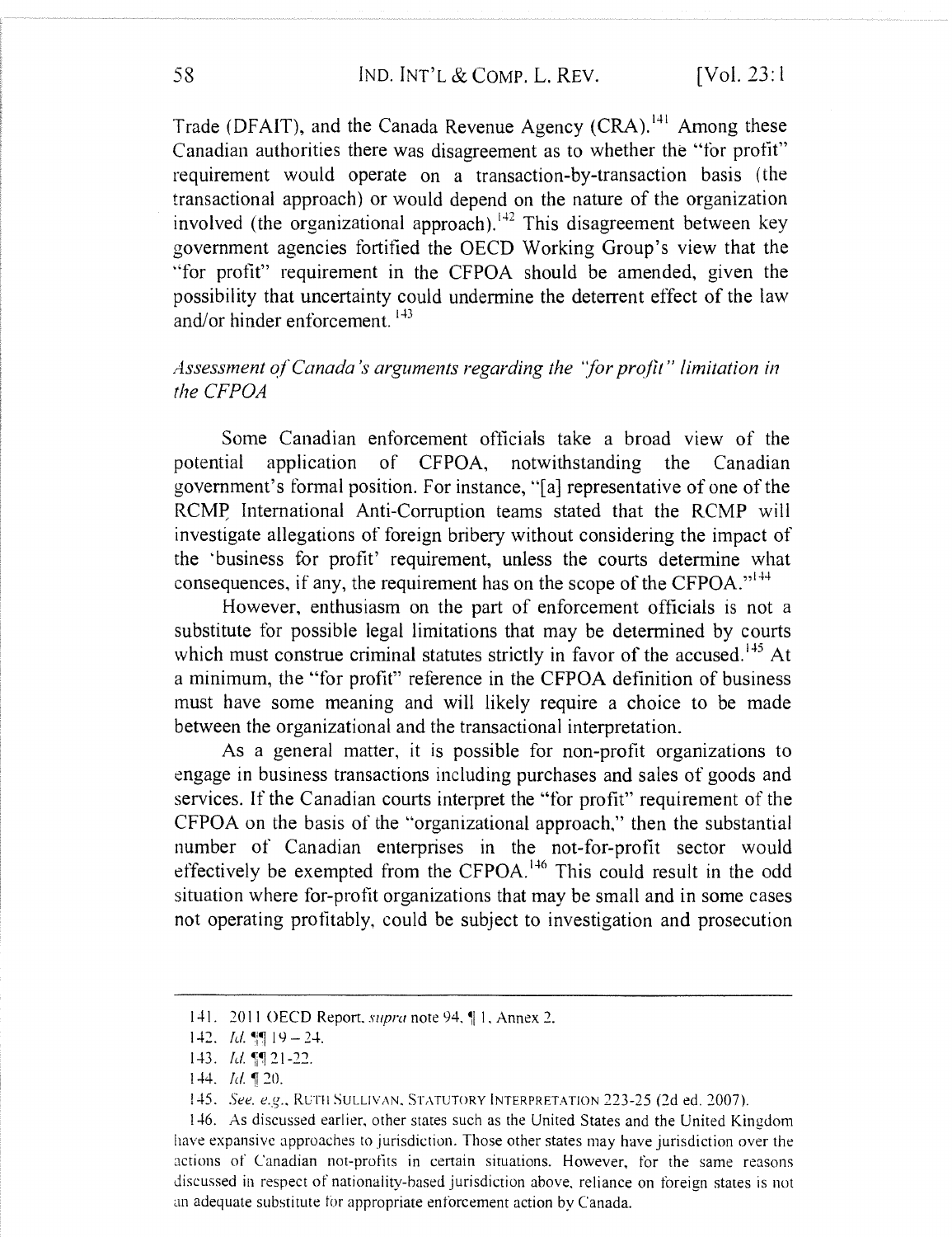while sizeable not-for-profits which transact on a very significant scale internationally would be ignored.

The alternative possible interpretation of "for profit" is the "transactional approach." If the courts look at the nature of the transaction to determine whether CFPOA applies, this could be problematic for two reasons. The first concern is that the transactional approach would introduce substantial uncertainty into the law. The characterization of individual transactions could be a very fact-driven process, involving a wide range of evidence relating to the broader context, economics, and motives for the transaction. The second disadvantage is that the transactional approach could permit both non-profit and for-profit enterprises to engage in bribery for some types of activities. Possible examples include transactions that may not be directly motivated by profit or may not be directly profitable as implemented. Bribery would then become permissible under Canadian law for certain types of activities that were sufficiently removed from profit generation.

Some Canadian authorities have stated that they will apply either theorganizational approach or the transactional approach, as the circumstances require.<sup>147</sup> There are four possible types of transactions to consider: (i) profitable transactions by a for-profit entity; (ii) transactions that are unprofitable or unrelated to profit by a for-profit entity; (iii) profitable transactions by a non-profit entity; and (iv) transactions that are unprofitable or unrelated to profit by a non-profit entity. Presumably the "either organizational or transactional approach" would mean that everything done by a for-profit organization (categories i and ii) is captured by the CFPOA, and that for-profit transactions by a not-for-profit organization (category iii) would also be captured (and only category iv would be beyond the statutory reach). However, this approach may not be accepted by a court interpreting a criminal statute which, as noted above, must be construed strictly in favor of the accused.<sup>148</sup>

In our view, a Canadian court is likely to select one of the organizational or the transactional approaches. rather than the either/or option. The organizational approach seems most likely to be adopted by a court. Aside from the aforementioned complexities and uncertainty that would arise from examining individual transactions, section 2 of the CFPOA, which is the origin of the "for profit" requirement, speaks in organizational terms *(i.e.*, the phrase "profession, trade, calling [...] for profit" refers not to individual activities or transactions, but rather to the nature of the entity as a whole). <sup>149</sup> If Canadian courts do adopt this

<sup>147. 2011</sup> OECD REPORT, *supra* note 94, ¶ 24.

<sup>148.</sup> SULLIVAN, *supra* note 145, at 223-25.

<sup>149.</sup> While the phrase "undertaking of any kind carried on in Canada or elsewhere for profit", on its own, could mean a single transaction or other activity, the term undertaking is often used in Canadian legislation to refer to business entities rather than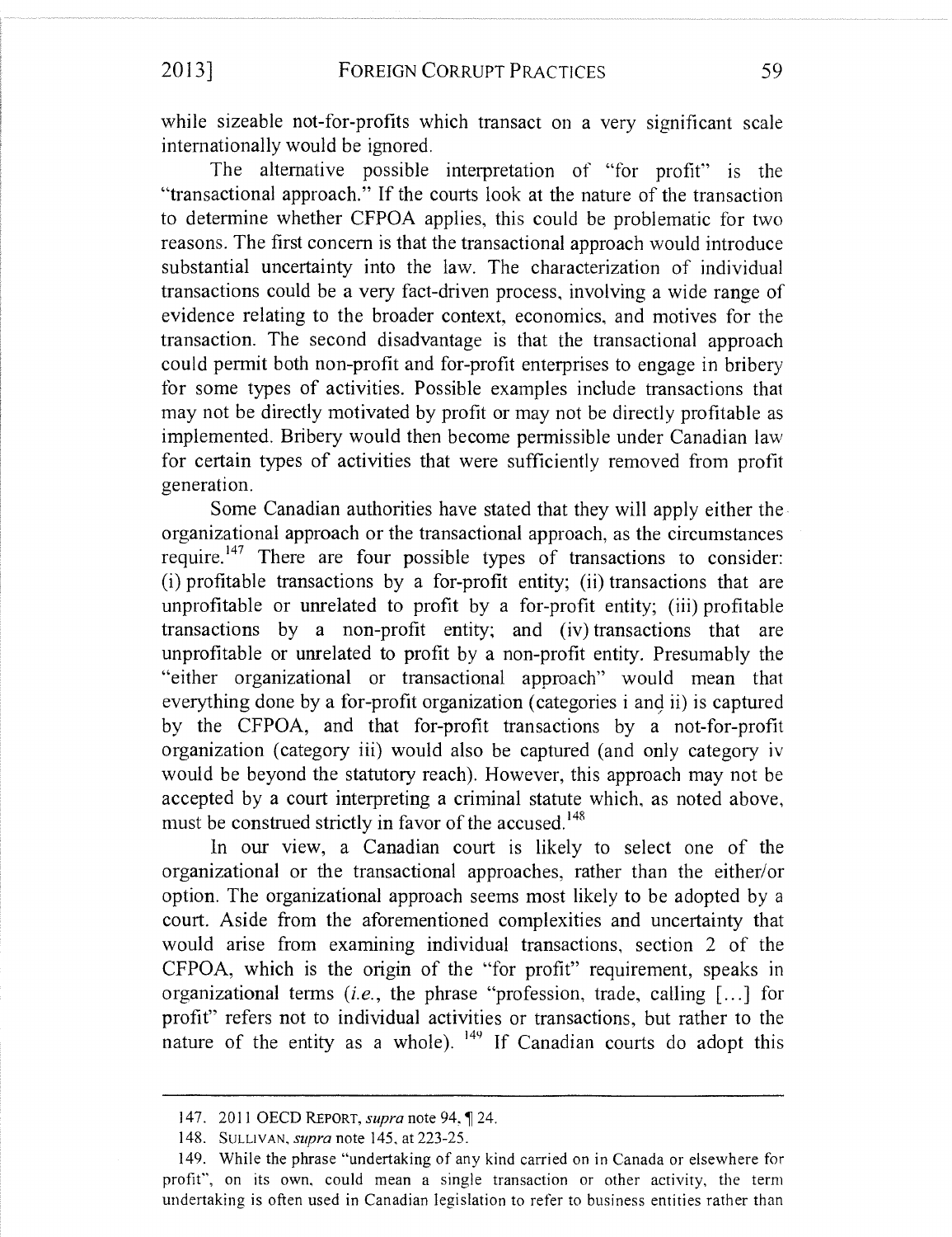interpretation, the OECD Working Group concerns about the coverage of CFPOA will continue to exist.

#### **CONCLUSION**

Enforcement of Canada's anti-foreign-corruption regime had a slow start but is becoming increasingly vigorous and higher protlle. It is facilitated by a broad approach to territorial jurisdiction based on a "real and substantial link" test that applies to some situations where conduct occurs partly within and partly beyond Canadian borders.

However, the CFPOA has two important limitations. First, Canada does not assert jurisdiction over foreign corruption offenses on the basis of nationality. Second, the application of the CFPOA appears to be limited to "for profit" businesses. Among the signatories to the OECD Convention, these exceptions are both unique to Canada. Both of these limitations also appear to be in breach of Canada's obligations under the OECD Convention and have raised international concern.

The courts may have the opportunity to clarify these limitations sooner rather than later since the Canadian authorities charged with investigating and prosecuting bribery offenses have numerous foreign corruption investigations in progress. The authorities have also expressed their willingness to test the scope of CFPOA in these areas and to let the courts decide whether they have gone too far. The defense in the upcoming Karigar prosecution will be the first important test.

#### ADDENDUM

Prior to finalization of this article for publication, the Canadian Government introduced proposed amendments to the CFPOA.<sup>150</sup> They will add nationality jurisdiction and address the nat-for-profit issue noted in this paper, as well as removing the exemption for facilitating payments, creating a new books and record offense, and raising the maximum penalty to 14 years imprisonment.<sup>151</sup>

In addition, a fourth CFPOA case was brought against Griffiths Energy.<sup>152</sup> It pleaded guilty and was fined C\$10 million in respect of a C\$2

transactions. In addition, the "associated words" rule of statutory interpretation (noscitur  $u$  sociis) (see SULLIVAN, supra note 145, at 175) indicates that the preferred meaning of "undertaking" should accord with the other entity-oriented terminology in the definition of business.

<sup>150.</sup> Canada. Bill S-14. An Act to Amend the Corruption of Foreign Public Otticials Act. lst Sess.,  $41st$  Parl.,  $(2013)$ .

<sup>151.</sup> Id.

<sup>152.</sup> Her Majesty the Queen v. Griffiths Energy International (2013), E-File No.:CCQ13GRIFFITHSENER, Action No. 130057425Q1, (Can. Alta. Q.B.).